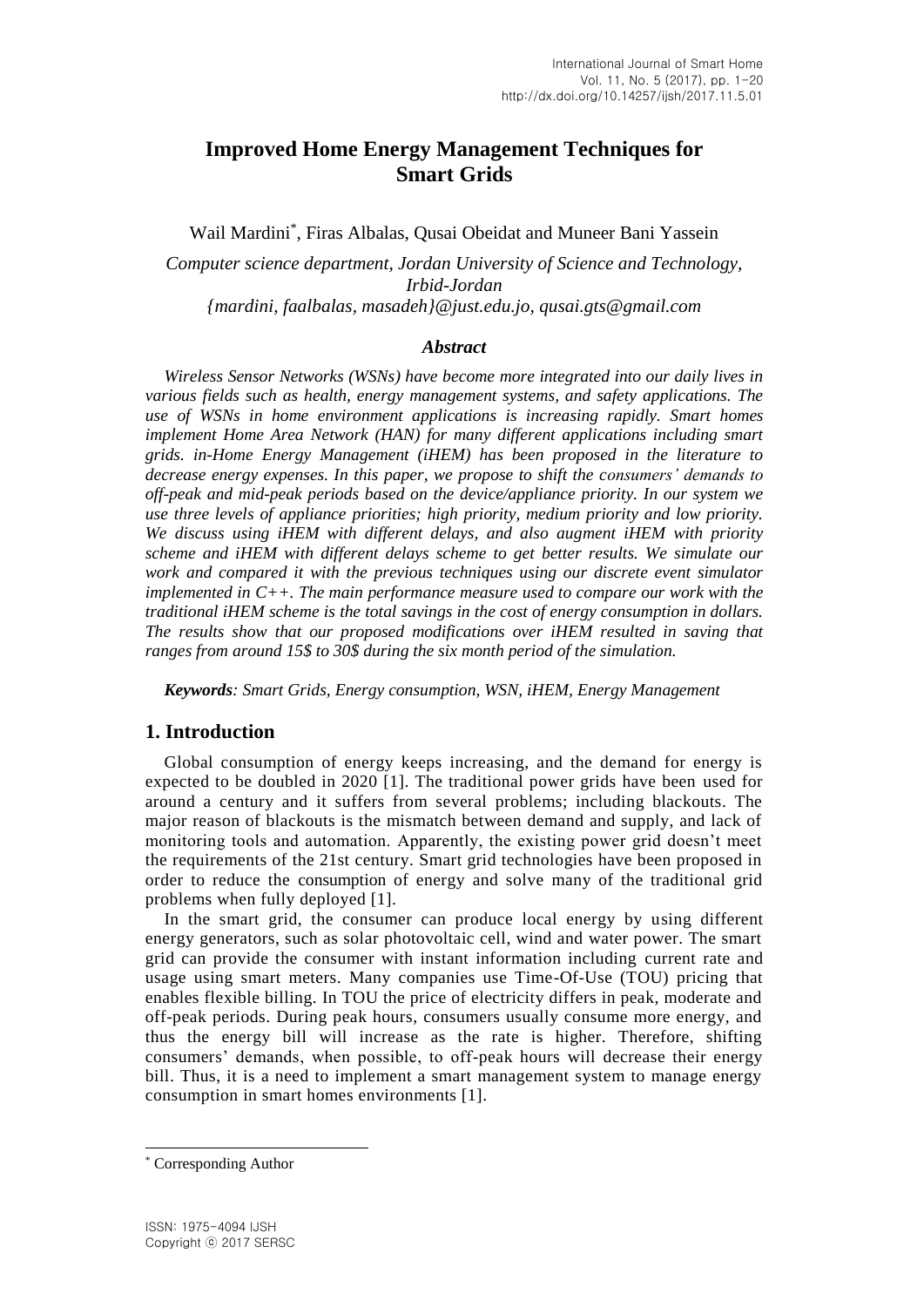Smart grids are electricity networks that integrates all actions of all users connected to this network [2]. Such system allows for monitoring, analysis, control, improving efficiency, and reducing the energy consumption and cost. In smart grids, the consumer can produce local energy by using different energy generation methods such as solar photovoltaic cells, wind and water power. Figure 1 represents the concept figure of smart grid [3].

A smart grid can be also defined as a combination of hardware, reporting software and management that enables intelligent communication [4]. The consumer and companies in the world of smart grid have tools that enable users to manage and monitor energy consumption [4]. By using the smart grid technology, the electricity flows from the electricity company to consumers in a two-way fashion. The smart grids have many advantages for the consumers such as saving consumers' money by reducing the energy bill and allowing generating and sharing of local energy at consumers' homes or companies. A consumer can use energy from the storage unit and can sell the remaining one to the grid [5].

The communication network of a smart grid can be classified into three classes [6]:

- 1. Neighborhood Area Networks (NANs): A NAN is consisting of one or more base stations of third-generation (3G) and number of BANs.
- 2. Building Area Networks (BANs): A BAN is consisting of a number of apartments that having HANs.
- 3. Home Area Networks (HANs): Each HAN is a subsystem of the smart grid.



**Figure 1. Smart Grid Concepts [3]**



**Figure 2. Home Area Networks [7]**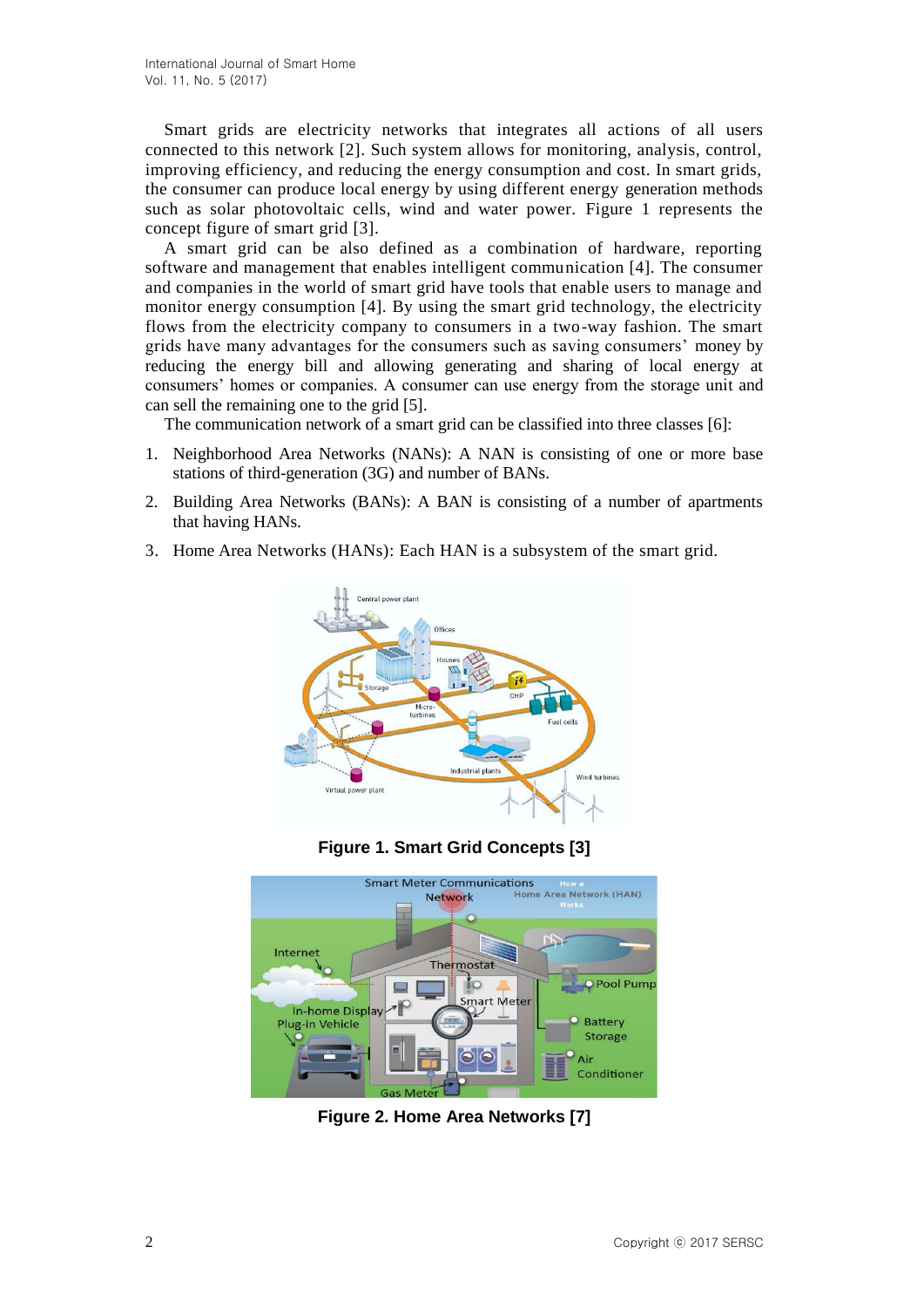HAN is an important terminology in the smart grids. The smart grid application can communicate with several home appliances using HAN. The consumer can manage a smart home appliance using management systems according to the Time-Of-Use (TOU) pricing or other pricing techniques. The architecture of HANs is given in Figure 2 [7].

The paper consists of five sections. After the first section which include introduction about smart grids, section 2 discusses the literature review in the area of smart grids. Section 3 describes our methodology of the work and the scenarios description used in the testing phases. Section 4 presents and discusses our experiments and results. Section 5 contains the conclusions and suture works of the paper.

## **2. Related Works**

In the literature, energy management systems have been studied in several works. There are many techniques that have been proposed and implemented to manage the consumption of energy and to reduce the energy bill. In this section, we will present some of the important papers that discuss different techniques of energy management systems in smart grids.

The same authors of [8] and [1] proposed an Appliance Coordination scheme (ACORD) and an improved version Appliance Coordination with Feed In (ACORD-FI) techniques in [9] and [10]. The aim of these two studies is to reduce the energy bill. In ACORD-FI scheme they use local energy generation, but on ACORD scheme they don't use local energy. In both algorithm when the resident turns on an appliance, a START-REQ packet is sent to the EMU and in ACORD-FI sends to local energy to check if available energy on battery is enough to run the appliances, and then EMU shifts start time to off-peak period or start immediately. In these two schemes they simulate their work using discrete event simulation in C++. They show that the result two of these schemes are reducing energy bills, they compare ACORD-FI with ACORD and NOACORD. They show that the result in ACORD-FI is better than ACORD schemes.

The authors in [11] proposed Smart Demand Responsive Energy Management System based on ZigBee/IEEE 802.15.4. The aim of this study is to save energy bill. The software design of the energy management system is presented in details, and they use different types of priority under a smart home energy management system concept. They use timeof-use (TOU) pricing on their scenario. Their system consists of sensor nodes and a PAN network coordinator. The sensor nodes collect data from home devices such as usage of energy and on-off switch. The proposed system applies on Thailand scenario using TOU. They study the customer profile that the usage will exceed 150 kWh/ Month. On the other hand, they also discuss the priority of load of home devices and they divide load prioritization into four parts: Uncontrollable loads devices that can't be controlled such as Lighting and Cooking Machines, Reparameterizable loads devices that is automatically controlled by temperature, such as Air Conditioners and Electric Water Heater, Interruptible loads devices that can be interrupted during working cycle such as Fans and Coffee Maker and Shiftable loads devices that can be shifted to another day period such as Hair Dryer and Clothes Washing Machines. The system they proposed works as follows; the unnecessary devices shifted to off-peak hours and the Interruptible loads part also shifted to off-peak hours. The test of this system is made on 30 household customers of Walailak University colleagues. By implementing this system they show the reduction of the energy bill and the system improves the usage of energy.

The authors in [12] proposed a Design and Implementation of User Interactive Wireless Smart Home Energy Management System. The architecture of this system is consisting of home appliances and each device contains a control device that is called Wireless Enabled Electricity Manager (WEEMAN). The control may be installed on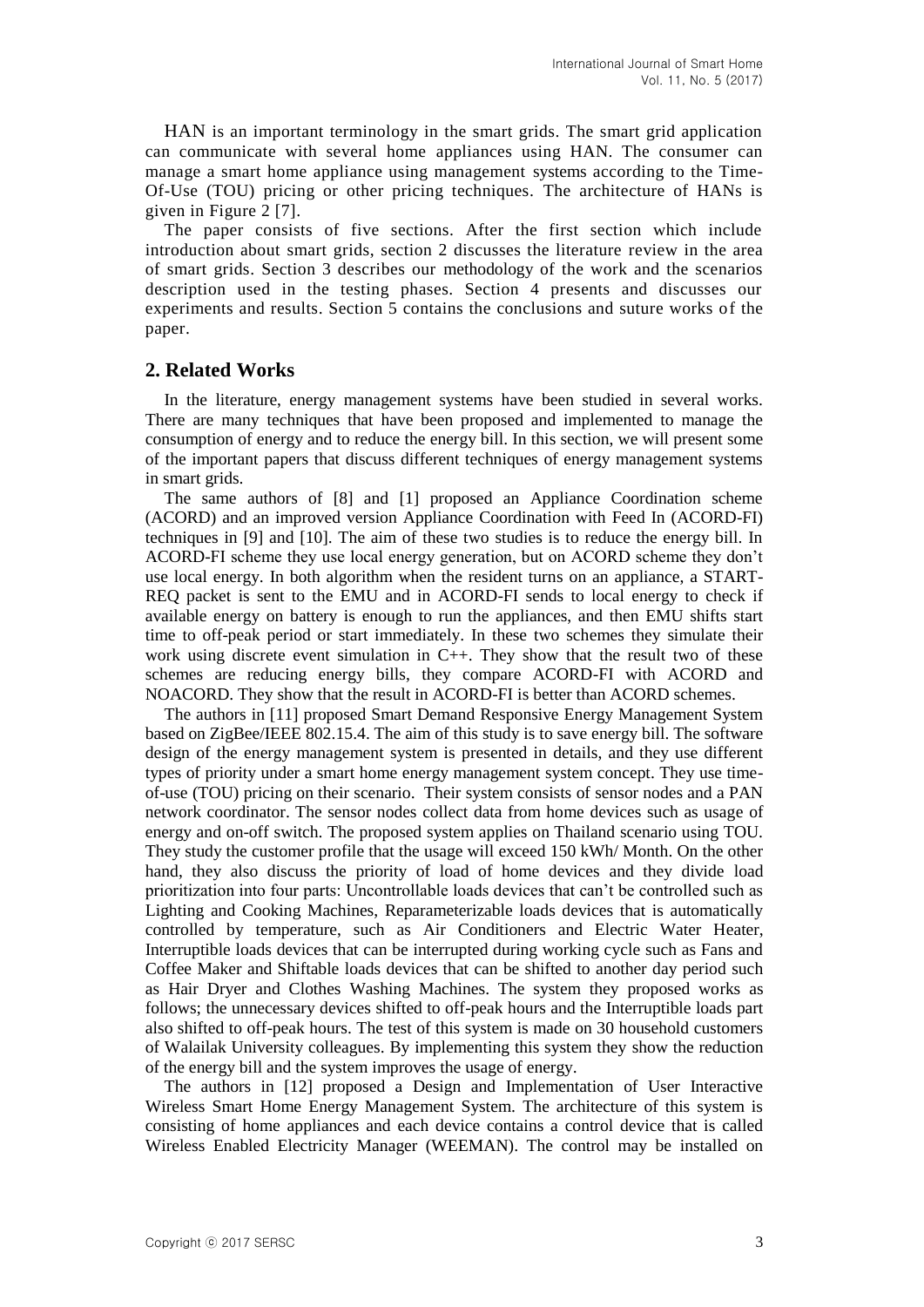every device or can have been on the switchboard; also, the system contains a smart meter. They use an algorithm that is called Availability Based Energy Management algorithm. The smart meter runs the algorithm; this algorithm will generate an efficient load pattern by using the previous usage data of appliances and by collecting the current consumption of appliances using WEEMAN. In this system the smart meter collects data from nodes (devices) and calculate total power, they use Time-Of-Use (TOU) pricing. The priority of devices is also mentioned in this paper. The home appliances are grouped in different categories: 1) Continuous, 2) Reserved, 3) User Priority, 4) and Delayable. The algorithm partition devices are based on device load, if the device operates of days in months more than 80 %, then the algorithm puts it in regular group and etc. They test their system for real devices, they connect Incandescent Bulb [Load A] and Fan [Load B], Load A means that the Incandescent Bulb is higher priority than Fan. When two devices are switched on the WEEMAN calculates the consumed power, then sends the data to the smart meter (controlling node). The smart meter runs the algorithm, and the algorithm will decide which device has higher priority than the other, the device with a high priority stays on, whereas the device with low priority will shift to switch on in the other period.

The authors in [13] proposed a Performance Evaluation of Energy Management System in Smart Home using Wireless Sensor Network. The aim of this system is to reduce energy cost. In this research paper. They implement their system using wireless sensor network and test it in a real environment. The users can manage their energy usage easier by using In-home display. The model they implemented is the first model of the three models they proposed; it consists of home appliances that are controlled by connected to the management system. The consumption of power and summary of performance is saved by the management system, then the total power consumption is measured by smart meter. The smart meter sends reports to the control center and the control center gives some suggestions of improvements based on the available information about the pattern of home power consumption. When suggestions are coming to the management system, some of them are applied, but the others are rejected. They test their system on the first model, because is simpler than other models and they test it in the laboratory of the department. The main factor that they work on is to cut off standby power, first, they measure appliance power consumption in the lab area; secondly, they measure power consumption in standby mode. By cutting off standby algorithm, the consuming power saved is 43%, this is equal to saving energy cost to 57%. Also, the system contains a GUI that is called In-Home Display (IHD), this IHD provides information to user about energy consumption and its cost.

The authors in [14] proposed a Home Appliances Coordination Scheme for Energy Management (HACS4EM) using Wireless Sensor Networks in Smart Grids. This scheme aims to reduce electricity bill of the consumer who uses this system in a way that shifts the operation of appliances from peak hours to off-peak hours. They organize the WSHAN in a cluster-tree topology, each appliance is represented as a RFDs and the smart meter is a FFDs. EMU is FFDs as Personal Area Network (PAN) coordinator. In their simulation, they used a scenario of four devices: washer, dryer, dishwasher and coffee maker, the energy consumption rate of all devices are: 0.89 kWh, 2.46 kWh, 1.19 kWh and 0.4 kWh, respectively. They use TOU pricing scheme that has two peak hour period and one off-peak hour period. The simulation result shows that the peak load is reduced using this scheme as well as the electricity. Also, they evaluate the performance of WSHAN; they use 14 RFDs, four of them connected to appliances and five FFDs used for routing packets. The packet size they use in the application is between 32B and 128B, and the interval is 10 min. They show that the packet delivery ratio decrease when packet size increases and the delay increases when packet size increase.

The authors in [15] proposed an Efficient Approach for Home Energy Management System. This work aims to reduce energy expense; they evaluate the performance of iHEM with local energy generation, priority of appliances, and real-time pricing. In this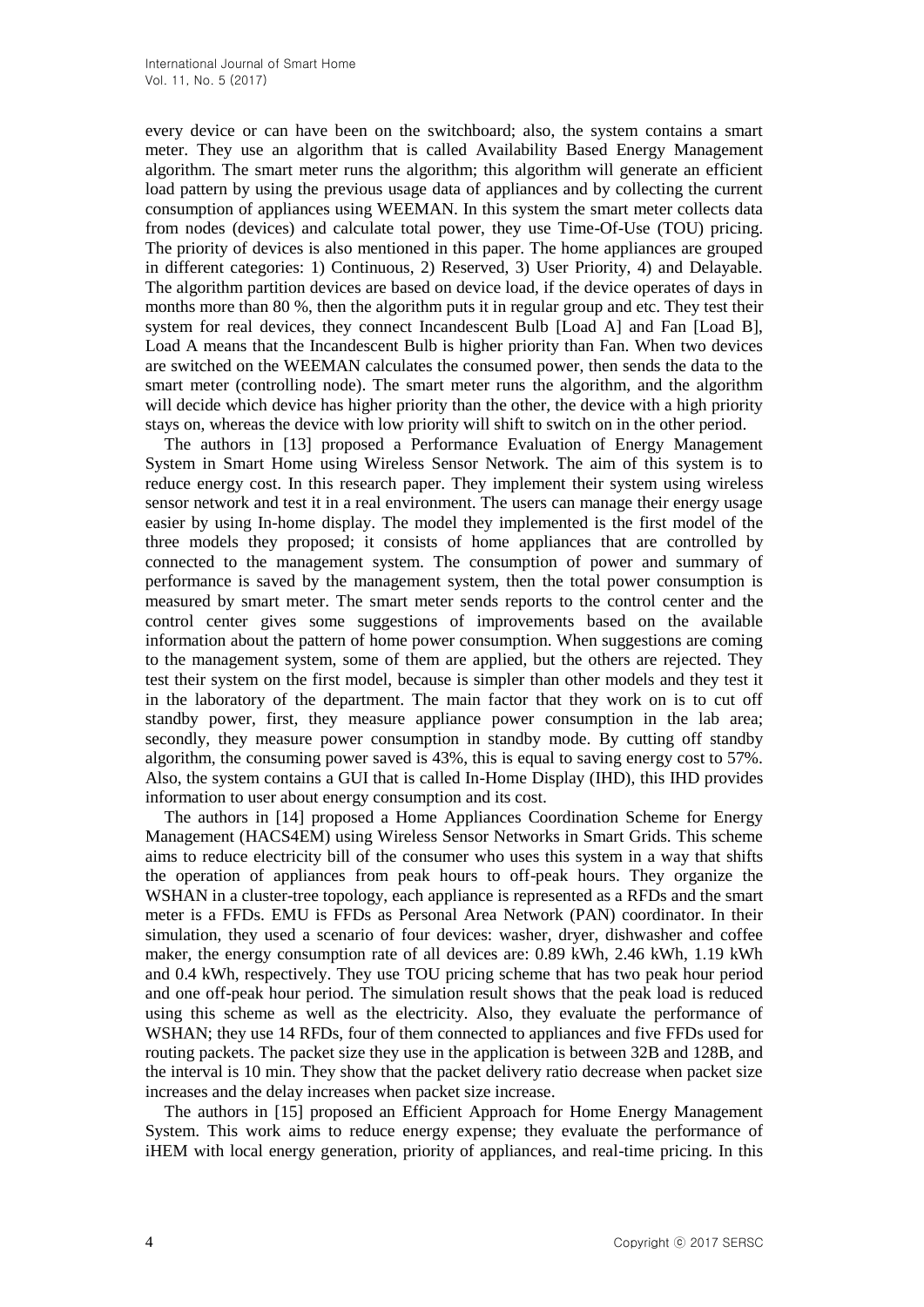scheme they use ZigBee for communication capability. The Wireless Sensor Home Area Network (WSHAN) is organized in a cluster-tree topology, the nodes in the living room are FFDs, the nodes in the bedroom and bathrooms are RFDs, smart meter is FFDs and EMU is a PAN coordinator. They use TOU pricing scheme with three periods; ON-PEAK, MID-PEAK and OFF-PEAK. They use the same simulation parameter of [1] and the same devices. The results of this work show that the iHEM scheme reduces the energy bill almost 30%, and the other result of the other performance evaluation is better when applying iHEM scheme.

The authors in [16] proposed a TOU-Aware Energy Management and Wireless Sensor Networks for Reducing Peak Load in Smart Grids. This paper aims to reduce energy bill and decrease usage of appliance during peak hours. In this energy management application, they use ZigBee IEEE 802.15.4 standard for communication between home appliances and management unit. This residential energy management scheme works as follows: when the consumer turn on the appliance, the START REQ packet sends to the energy manger (management unit), and then the energy manager computes the appropriate start time of the appliance. The decision made on the energy manager based on the local energy generation and the price of electricity. In their simulation, they analyze the use of four home appliances: dryer, coffee make, dishwasher and washer. They run the simulation for a period between 10 days and 210 days. The performance metrics they evaluate are the energy consumption cost, peak load ratio, and the experienced delay by the consumers. For peak load ratio, they show that when no energy management, the load almost 0.3 and when they employ the TOU-aware scheme, the loads of peak times almost 0.1, this mean the residential energy management application reduce the peak load by 30 %.

The authors in [17] proposed a Smart Home Energy Management System for Monitoring and Scheduling of Home Appliances Using Zigbee. The proposed method of this paper consists of two main parts. The first part is the energy management center (EMC) that containing a graphical user interface (GUI). The load scheduling is the second part of this method. They use LABVIEW to show the results of EMC and MATLAB simulations to show the results of load scheduling. Also, they implement a hardware model using human machine interface (HMI). This work aims to propose a model for Energy Management System (EMS). All information of the load consumption is contained in a text file. There are two appliances control provided in this system: using EMS interface and using the remote control. They used ZigBee protocol for communication between the appliances and to send data from appliances to EMS. This system is comfortable for consumers and is cost effective, and the consumer can control the home appliances easily by using remote or control. The GUI provides consumer with details of daily data consumption. They show the results when they use scheduler on load/Day KWH 15.80, the cost is 0.647 \$, and the cost of the same load of Non schedule is 0.75 \$.

The authors in [18] proposed a Wireless Sensor Networks for Smart Grid Applications. The performance metrics of WSNs they evaluate are packet delivery ratio, delay and Packet Delay Variance (PDV). In this paper they used a ZigBee IEEE 802.15.4 communication protocol for data communication; ZigBee allows two types of devices: Reduced Functional Device (RFD) and Full Functional Device (FFD). They organize the WSN of their home model in a cluster-tree topology. They evaluate their performance metrics using Qualnet Network simulator, and they evaluate the performance of the network using different packet sizes and different number of nodes (network size). The performance metrics are packet delivery ratio, end-to-end delay and PDV. In network topology, there is one PAN coordinator and a number of nodes which are a mixture of RFD and FFD. They use interarrival time between 100s and 300s. They show that when the interarrival time increases, the packet delivery ratio and delay increases, but the PDV decreases when interarrival time increases. For varying network size (different number of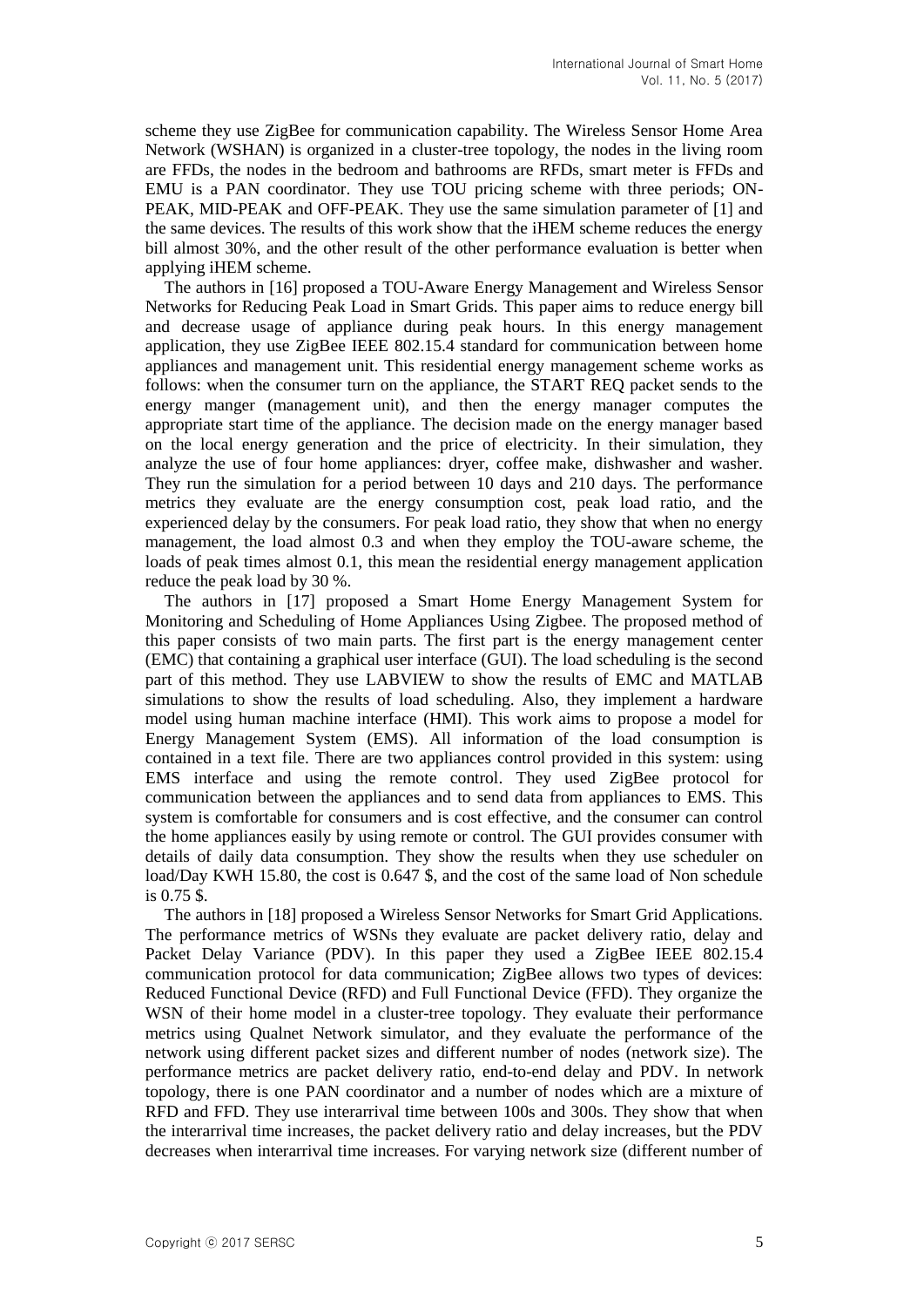nodes between 20 and 30), they show that when the network size is small, the packet delivery ratio is high that reaching 85% when the number of nodes is 20. End-to-end delay and PDV increase when the number of nodes increases.

The authors of [19] presented details of various Home Energy Management Schemes (HEMs). This paper aims to increase savings on the energy bill, and to reduce Peak to Average Ratio (PAR) and peak demand. They present a various steps to have efficient energy consumption and they mention different pricing schemes such as Time Of Use (TOU), Critical Peak Pricing (CPP) and Real Time Pricing (RTP). The authors address two types of home energy management schemes, the first one is based on communications and the second one based on optimization. They present details of various techniques such as Optimization based residential energy management (OREM), in Home Energy Management Scheme (iHEM), ACORD, ACORD-FI and etc... OREM has an objective function to manage the consumption of energy by scheduling appliances at home in the convenient time slot. iHEM based on communication, they use Wireless Sensor Networks (WSNs) for appliances communication between them, the aim of iHEM is to shift the consumer load from on-peak period to off-peak or mid-peak to reduce energy bill and to reduce peak load demand. The aim of ACORD and ACORD-FI is the same of iHEM goal. This paper summarizes all these techniques to show the importance and the need of a home energy management system to get efficient energy consumption.

The authors of [20] proposed A Survey of Home Energy Management Systems in Future Smart Grid Communications. They present a review of various Home Energy Management System (HEMS) that aims to increase consumers saving, to reduce Peak to Average Ratio (PAR) and to deduce peak demand. In this survey they mention different pricing scheme such Time of Use (ToU) pricing and Real Time pricing (RTP). They also discuss a various techniques of energy management and make a comparison between them such iHEM, ACORD, ACORD-FI, Optimum Load Management (OLM) Strategy and Decision Support Tool (DST). iHEM, ACORD and ACORD-FI are discussed later on. The simulation results show that OLM reduce energy bill by 8-22%. The goal of DST is to help the consumer to make an intelligent decision while the appliances are in running state. The results show that DST reduce energy bill by 16-25%. This paper also presents some challenges of smart grids such as interoperability, scalability, Interdisciplinary and Security and Privacy.

The authors in [21] provided an extensive and comprehensive study on interactions and open issues of smart grids. In this paper they provide a comprehensive survey on a smart grid-driven approaches in energy efficiency information, communications infrastructures and data centers. Firstly, they provide a background of information of smart grids and then talk about approaches in energy-efficient communication system of smart grids. The energy-efficient communication system approaches of smart grids that mention are: Energy-Efficient Wireless Communication, Energy-Efficient Wire-line Communication and Energy-Efficient Optical Networks. Wireless communication is employed in a wide range application of smart grids, including, demand management, meter data collection and power line protection and monitoring. In wireless communication of smart grid section they provide a description of Smart Grid Wide Area Network (SG-WAN), Smart Grid Home Area Network (SG-HAN) and Smart Grid Neighborhood Area Network (SG-NAN). In wire-line communication it can use SG-HAN and SG-NAN. In the optical networks may be used in SG-WAN and SG-NAN. At the end of this paper they provide a table that contains taxonomy of research that uses smart grid concepts in energy efficient Information and Communication Infrastructures (ICTs).

# **3. Methodology**

The aim of this work is to decrease the total cost of energy consumption at home environment. In this section, we will first discuss the technique used in iHEM [15] with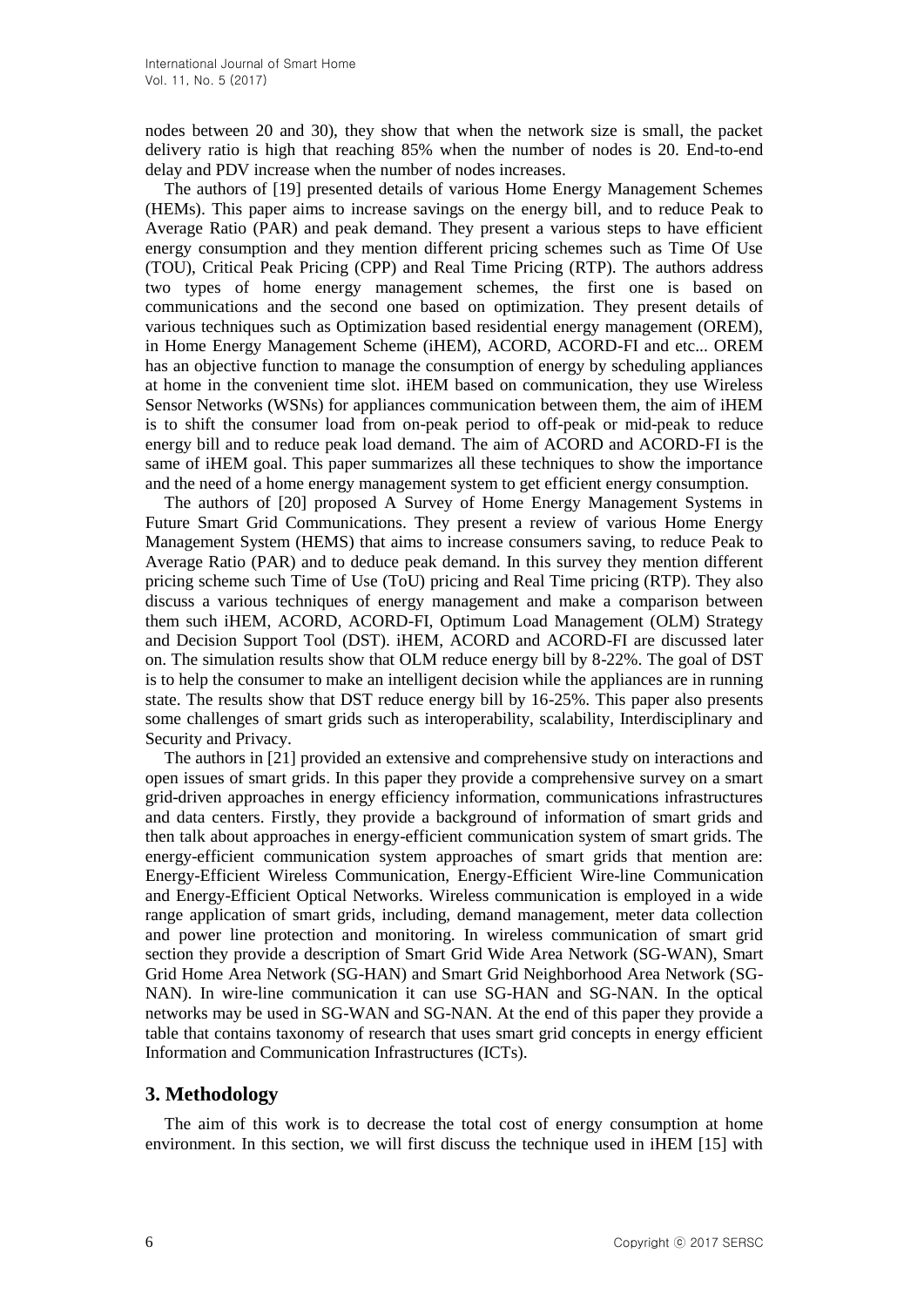and without Feed-in, then we discuss our proposed changes and improvements to this technique.

#### **3.1. In Home Energy Management Scheme (iHEM)**

iHEM algorithm is proposed in [1]. The main parts of the algorithm could be grouped and described as follow. First, after all parameters were initialized, the main queue will be created as a linked list, and then initial events of all appliances are added to the main queue. Each event in the queue has two parameters; the first one is the type of event (start or stop) and the second is the timestamp of the event. This timestamp may start or stop time. The timestamp of events is computed assuming a Poisson Process Model. The interarrival time is a negative exponential distribution between two requests with random numbers of timestamps. Then, the algorithm check if the event start time is on peak hour, then try to shift it to off-peak or mid-peak depending on delay. The delay to the off peak period is calculated. If the delay to the off-peak is more than the maximum allowable delay (12 hour) [1], then the delay to the mid-peak is calculated. If the delay to mid-peak is more than maximum allowable delay (12 hour), the timestamp it remains as it is. Otherwise, the new time stamp will be generated from the first or the second case. If the start time of the event is in the mid-peak, then the delay to the off peak is calculated, if the delay is more than the maximum allowable delay (12 hour), the timestamp it remains as it is. If the device is not shifted because the delay is more than the maximum allowable delay, the device will start immediately.

The following process is repeated while the current time is less than simulation time. Choose the event with the smallest timestamp from the main queue.

• If the type of event is start event, then the process discussed in the previous paragraph is performed to either shift, or run the current event and schedule stop event in the main queue.

• If the type of event, stops event, then the energy consumption and the cost of energy consumption of the event is calculated according the device type.

The energy consumption is calculated according to (1) and the cost of the energy consumption is calculated according to (2).

## $EnergyConstruction =$  $(Power *DurationTime)/1000$

where Power is the energy consumption of the appliances in watts and the Duration Time is the device working period in minutes.

$$
CostOfEnergyConstruction = \narray\n EnergyConstruction *Cost on or mid or off-peak hours\n 100
$$
\n(2)

where the Energy Consumption is computed in equation (1) in kilowatt. The Cost on or mid or off-peak hours are the price of the period in cents; the period may be on peak hours, mid-peak hours, or off-peak hours.

In iHEM with Feed-in we assume the existence of PHEV battery storage at home. We assume that the model smart home has three Photovolatics (PV) panels that are able to generate 350 W per day. In this scheme, first the algorithm checks if the stored energy has enough energy that can run the appliance, then the device will starts immediately. This means that there is no change to the timestamp of the event.

(1)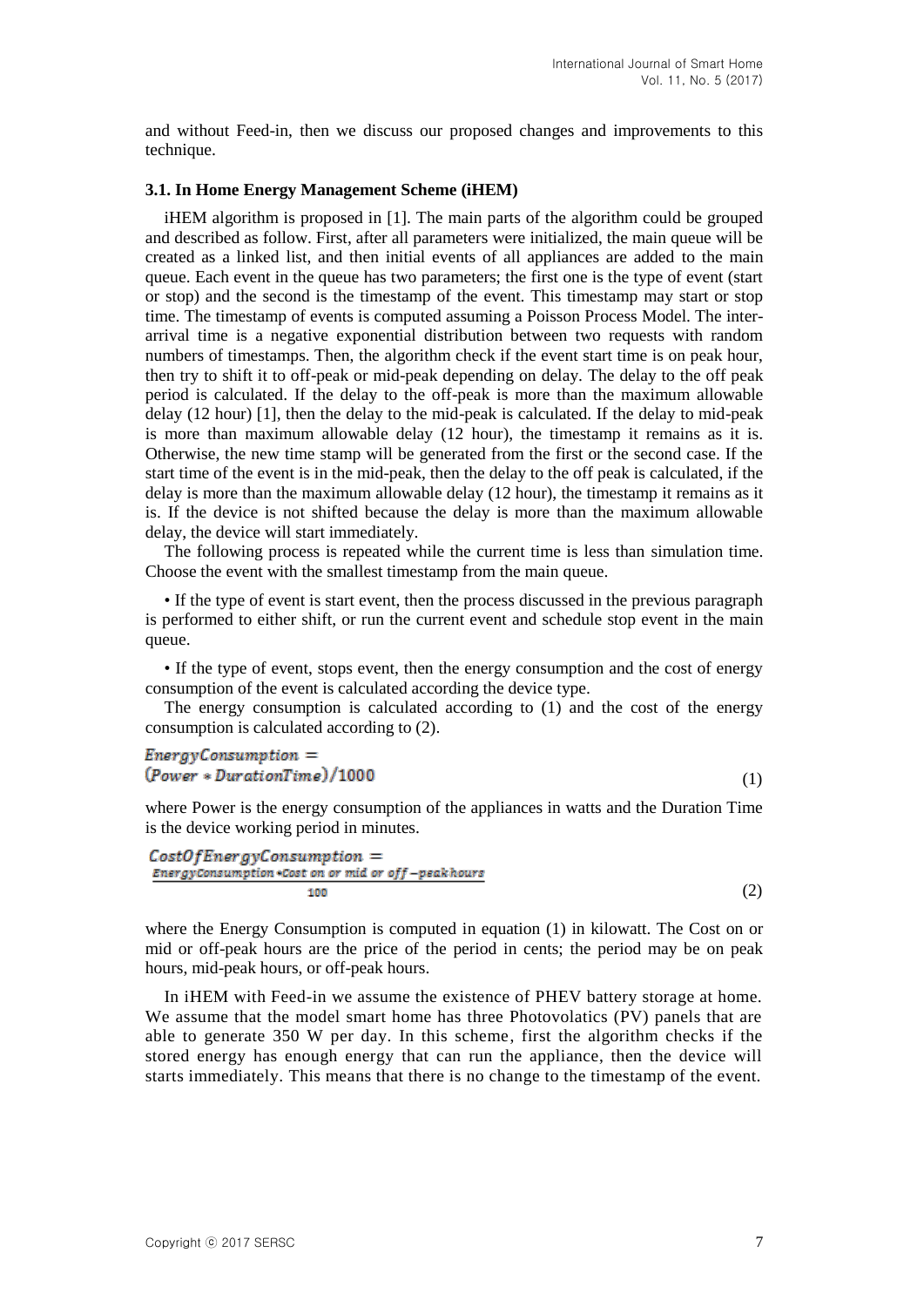## **3.2. Proposed Schemes**

## **iHEM with Preemptive Priority Scheduling Scheme**

The aim of iHEM with Preemptive Priority is to further reduce the energy consumption and the total cost of energy bills. The concept of preemptive priority scheduling technique is applied to iHEM. The main goal is to try as much as possible to shift the event to mid or off peak hours for low priority devices and run a higher priority event in peak hours.

The difference between this technique and original iHEM is that the iHEM with preemptive priority is based on choosing the event with the next timestamp that has a high priority event when another event is in the running state. Traditional iHEM chooses the event with next timestamp only. In iHEM with the preemptive priority scheme, a high priority event will enter into the running state and a low priority event will enter the waiting state.

In iHEM with preemptive priority scheme, when the resident turns on an appliance, regardless peak hours (on-peak, mid-peak or off-peak), the appliance sends a start request (START-REQ) packet to the EMU. When the START-REQ packet receives by EMU, it communicates with the storage system battery to inquire about the available energy that is stored in the battery by sending an availablity request (AVAIL-REQ) packet to EMU. The prices of electricity are updated by a smart meter, whereas EMU communicates with smart meter to know about the updated prices. Available replay (AVAIL-REP) packet reply is sent from the storage unit to EMU that contains the information about the amount of stored energy of the battery. After that, EMU schedule appropriate starting time for the appliance by sending a start reply (START-REP) packet to notify the resident. Then, the resident sends a notification (NOTIFICATION) packet back to EMU with its decision.

If the device runs using storage battery, the EMU will send Update Available (UPDATE-AVAIL) packet to storage unit after receiving the user's decision to update the amount of energy in the storage unit. Figure 3 shows a message the flow for iHEM with Priority application.



**Figure 3. Message flow for iHEM with Priority**

The algorithm of iHEM with preemptive priority is shown in Algorithm 1. The main queue, priority queue and waiting queue will be created as a linked list, and then we add events (appliances) to the main queue. Each event has four parameters. The timestamp of events is computed by a Poisson process Model, the inter-arrival time is a negative exponential distribution between two requests with random numbers of timestamp.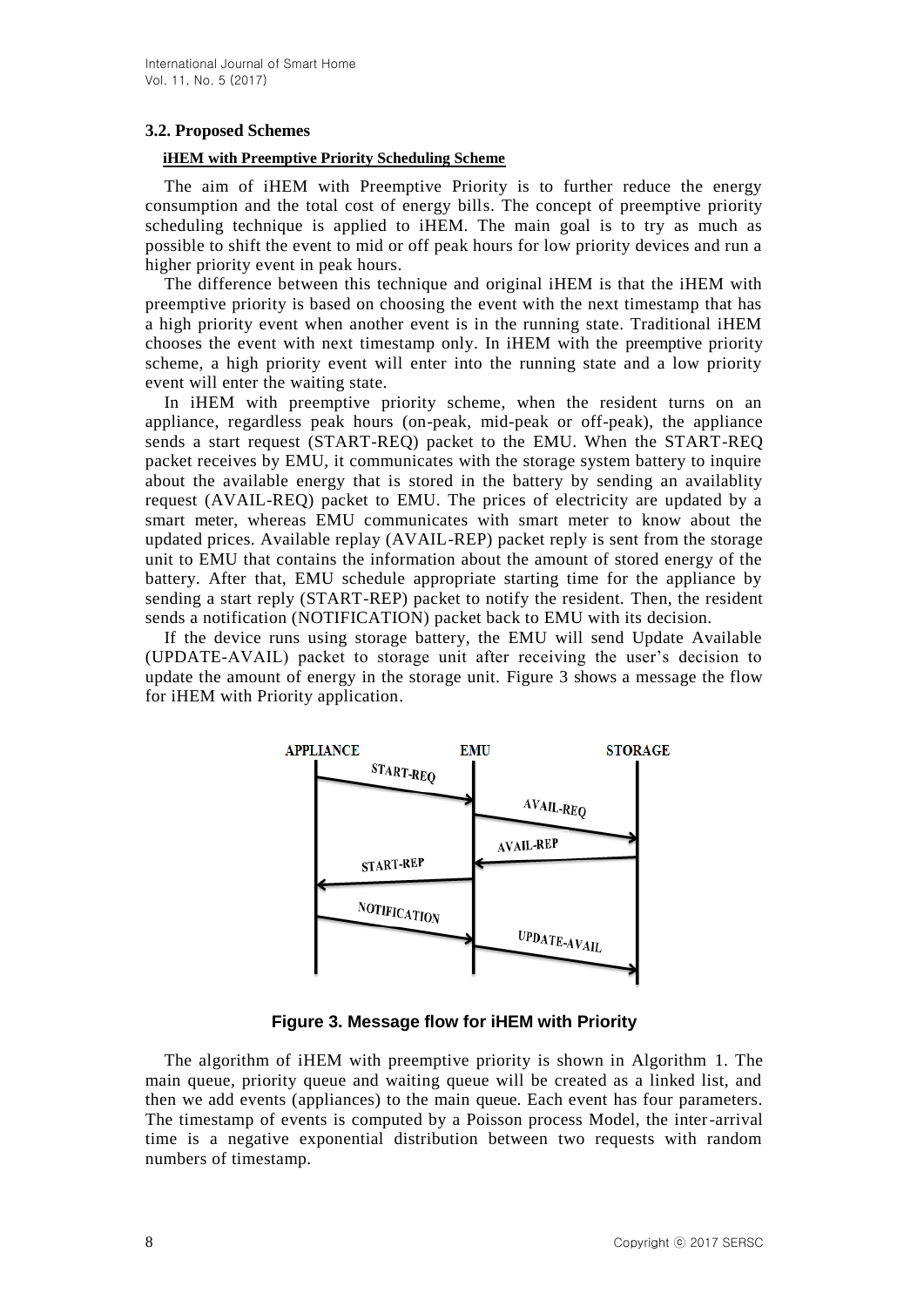For each event, the system check if the event start time is on peak hour, and then try to shift it to off-peak or mid-peak depending on the delay as in iHEM. During the continuous process we choose an event with the smallest timestamp from the main queue, priority queue and priority queue if it's not empty and assign each one to variable of type event. Compare between all events from three queues by the smallest timestamp and priority and choose one event to run it. We name the selected event as a current event. If the type of current event is start event, then check if there is any event arrived at the same time of current event running and check if it is priority is higher than current event priority where the priorities of all appliances (washer, dishwasher, dryer and coffeemaker) are 3, 2, 4 and 1, respectively, where coffee maker has higher priority, if this is ok, then the highest priority event will stop the current event temporarily. The higher priority event will move to priority queue and current event (lower priority event) will move to waiting queue and we calculate the remaining time of waiting event and give it a new timestamp. If the timestamp is in peak, then we try to delay it to mid-peak or off-peak. If not, we will run the event and schedule stop event in the main queue instead of start event. If the type of event stops event, then we calculate energy consumption and the cost of energy consumption of the event which are computed in equation 1 and 2 according to the device turned on.

**Algorithm 1:** iHEM with Preemptive Priority Scheduling Scheme

| 1: While (Timer $\langle$ Simulation Time)                                 |  |  |  |
|----------------------------------------------------------------------------|--|--|--|
| 2: choose an event with the smallest timestamp from MainQueue              |  |  |  |
| $currEvent \leftarrow startSelectedEvent()$<br>3:                          |  |  |  |
| 4:<br>while(true)                                                          |  |  |  |
| if (Timer is equal $STOP$ .)<br>5:                                         |  |  |  |
| 6:<br>break:                                                               |  |  |  |
| 7:<br>highPriorityEvent $\leftarrow$ checkHigherPriorityEvent()            |  |  |  |
| if(highPriorityEvent arrived while currEvent in running state)<br>8:       |  |  |  |
| 9:<br>then enqueue(highPriorityEvent) to PQ and startImmediately()         |  |  |  |
| enqueue(currEvent) to WQ and start after highPriorityEvent finished<br>10: |  |  |  |
| 11:<br>end if                                                              |  |  |  |
| 12:<br>end if                                                              |  |  |  |
| 13:<br>end while                                                           |  |  |  |

#### Algorithm 2: iHEM with Different Delays Scheduling Scheme

```
1: {D<sub>i</sub>: Own delay of appliance i}
2: {Wait<sub>i</sub>: Waiting Time of appliances}
3: {St<sub>i</sub>: requested start time of applications i}4: {T: Timer}
5: {S: Simulation Time}
6: While (T < S)7: PickSmallestTimeStamp()
8: if(Stored energy available = TRUE) then<br>9: startImmediateby()9: startImmediately()
10: else
11: if(St: is in peak) then
12: Wait: \leftarrow shiftToOff-peak()13: if (Wait_i > D_i) then
14: Wait: \leftarrow shiftToMid-peak()15: if (Wait_i > D_i) then
16: startImmediately()
          else
18: startDelayed()
19: end if<br>
20: els
          else
21: startDelayed()
22: end if
```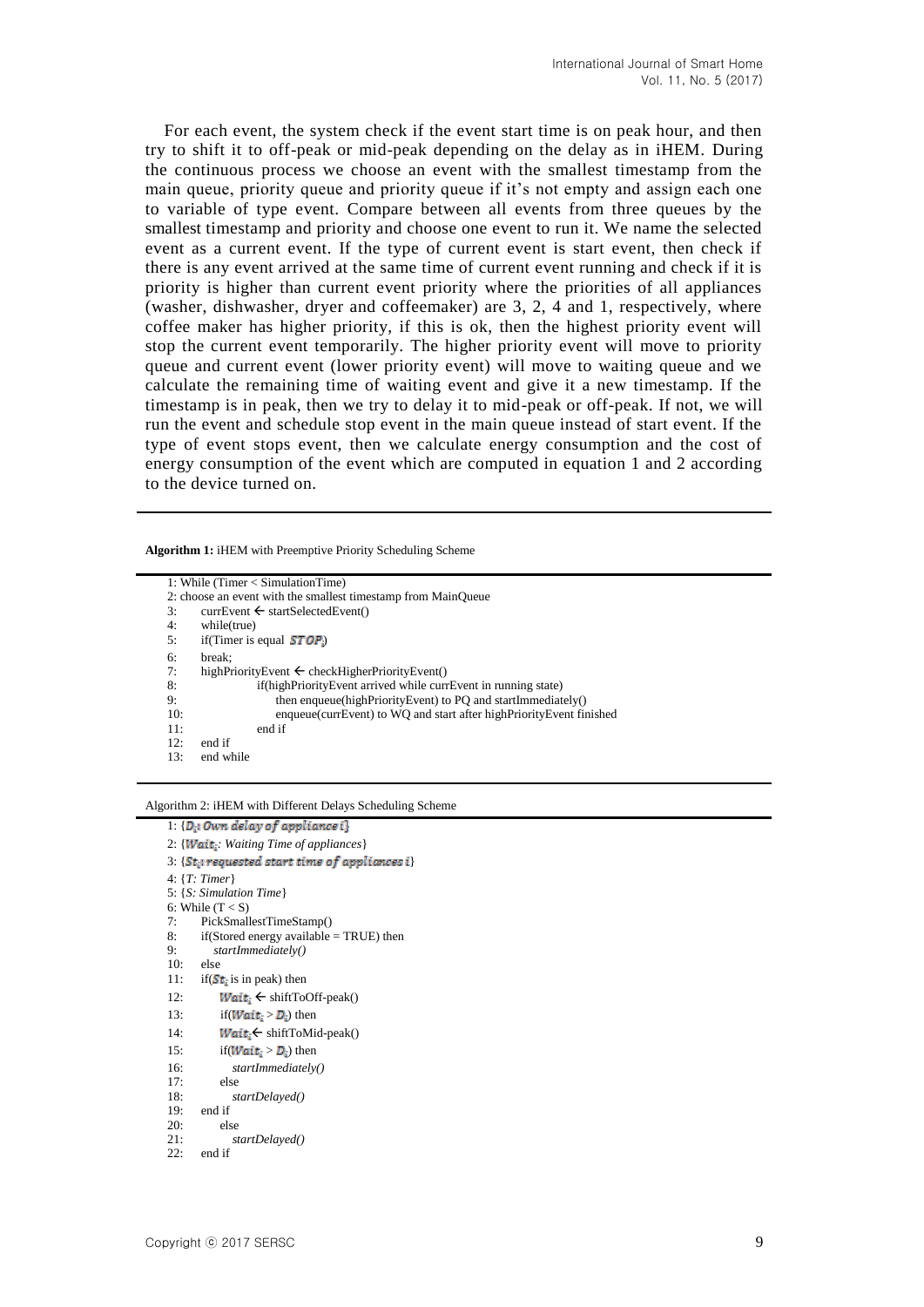International Journal of Smart Home Vol. 11, No. 5 (2017)

```
23: else if(St is in mid-peak) then
24: Wait_i \leftarrow shiftToOff-peak()25: if (Wait_i > D_i) then
26: startImmediately()
         else
28: startDelayed()
29: end if
30: else<br>31: st
           31: startImmediately()
32: end if
33: end if
     end if
```
#### **iHEM with Different Delays Scheme**

The aim of this scheme is to reduce energy bill by shifting the maximum number of events to mid or off peak hours. The implementation of this scheme is the same of iHEM regular with one major difference in the allowable delay for each appliance. Each appliance has its own allowable delay such as: Washer: 15 hours and coffeemaker: 5 minutes. However, in traditional iHEM scheme we have a fixed delay of all appliances (12 hours) which is not convenient for consumers. Algorithm 2 shows how iHEM works with different delays work.

Each event has two parameters; the first one is the type of event (start or stop), the second is the timestamp of the event. The timestamp may start or stop time. The timestamp of events is computed by a Poisson process Model, the inter-arrival time is a negative exponential distribution between two requests with random numbers of timestamp which are computed in equation 1 and 2. The system checks if the event start time is on peak hour, and then try to shift it to off-peak or mid-peak depending on the delay. We calculate the delay to off peak. If a delay to off-peak is more than the maximum allowable delay of an appliances (based on appliance type: washer: 15 hours, dishwasher: 15 hours, dryer: 15 hours, coffeemaker: 5 minutes, AC: 0 hours and PHEV: 24 hours), then we calculate delay to mid-peak, if delay to mid-peak is more than maximum allowable delay (based on appliance type), the timestamp it remains as it is, else the new timestamp will be generated from the first case or second. If the start time is in mid-peak, then we calculate the delay to off peak. If the delay to off-peak is more than the maximum allowable delay (based on appliance type), the timestamp it remains as it is. If the device doesn't shift because the delay is more than the maximum allowable delay, the device will start immediately.

#### **3.3. Testing Scenarios**

The following is a description for all scenarios used in our experiments in order to evaluate the performance of all techniques discussed in section 3.1 and 3.2:

- **1) No energy management:** this can be used as a reference case when no energy management is used at all.
- **2) iHEM regular (4 and 6 devices):** this is the original algorithm of iHEM tested for cases of 4 and 6 basic devices. The main purpose of this scenario and the next one is to validate our implementation of iHEM technique. In this scenario, when the user request to run the device, the energy management unit checks if the request is in peak, and then calculate the delay to off peak. If the delay is more than maximum allowable delay (12 hour) then calculate delay to mid-peak, but if the delay is more than maximum allowable delay (12 hour) else, start immediately. If start time during midpeak, then calculate delay to off peak, but if the delay is more than maximum allowable delay (12 hour) else, start immediately. If the device doesn't shifts because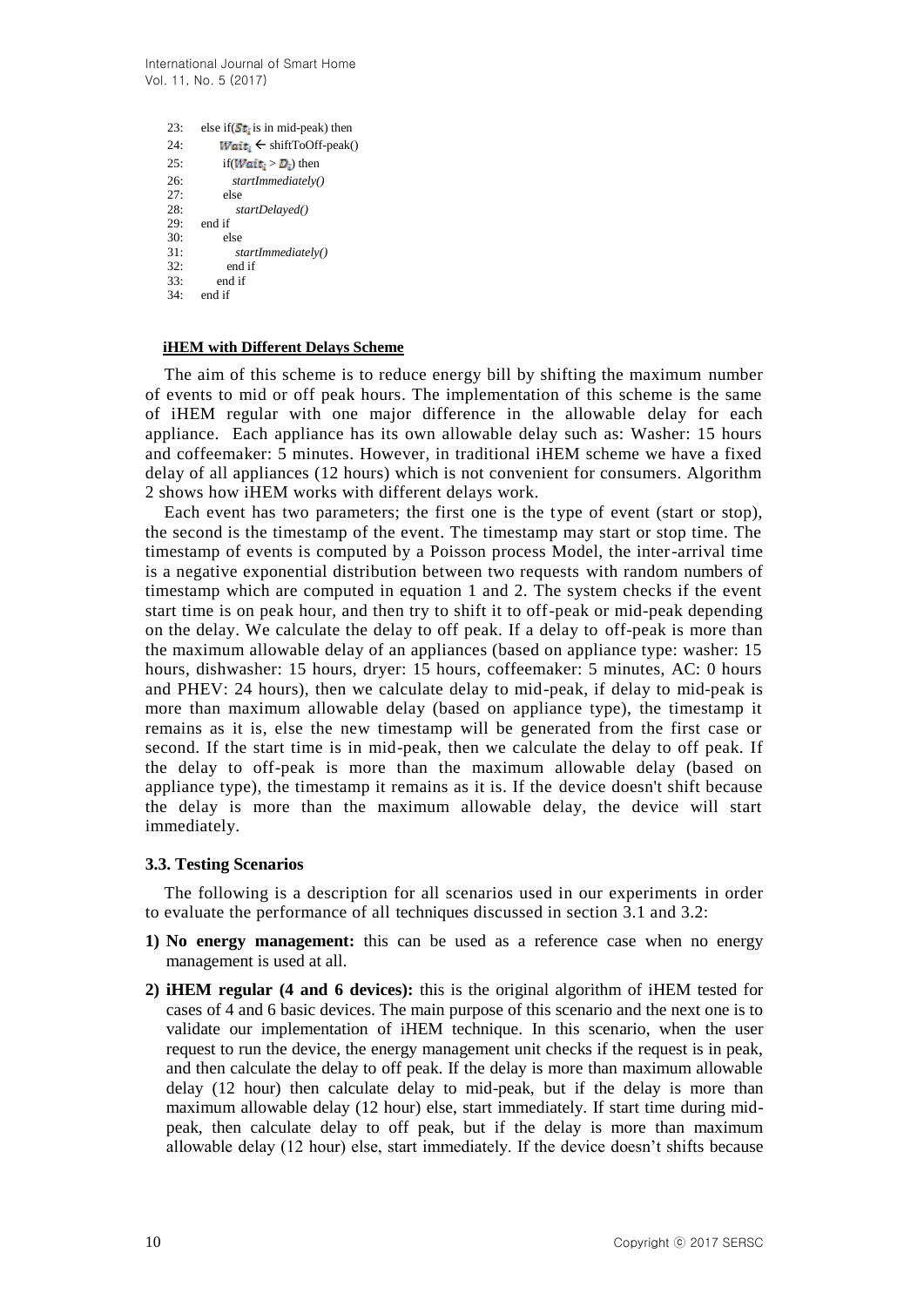the delay is more than the maximum allowable delay, the device will start immediately.

- **3) iHEM with feed in (4 and 6 devices):** this is the same iHEM algorithm, but we use storage in home tested for cases of 4 and 6 basic devices. We assume that the model smart home has three PV panels that are able to generate 350 W per day. When the user requests to run the device, the energy management unit checks if the storage has enough energy to run the device and then start immediately, else check if the request is in peak and then calculate the delay to off peak, if delay is more than maximum allowable (12 hour), then calculate delay to mid-peak, if delay is more than maximum allowable (12 hour) else, start immediately. If start time is in mid-peak then calculate delay to off peak, if delay is more than maximum allowable (12 hour) else, start immediately. If the device doesn't shift because the delay is more than the maximum allowable delay, the device will start immediately.
- **4) iHEM with priority (4 and 6 devices):** this is the basic iHEM algorithm integrated with preemptive priority. When the user requests to run the device the energy management unit checks if the request is in peak and then calculate the delay to off peak, if the delay is more than maximum allowable delay (12 hour), then calculate delay to mid-peak, if delay is more than maximum allowable delay (12 hour) else, start immediately. If start time during mid-peak, then we calculate the delay to off peak, if the delay is more than maximum allowable delay (12 hour) else, start immediately. If the device doesn't shift because the delay is more than the maximum allowable delay, the device will start immediately. The device with high priority will stop the device with least priority temporarily and delay it to another time. We calculate the remaining time of the delayed device, and we don't start it from the beginning.
- **5) iHEM with feed in and priority (4 and 6 devices):** this is the same iHEM with feed in integrated with the use of preemptive priority. We assume that the model smart home has three PV panels that are able to generate 350 W per day. When the user requests to run the device, the energy management unit checks if the storage has enough energy to run the device and then start immediately, if the request is in peak, then calculate the delay to off peak. If the delay is more than maximum allowable delay (12 hour), then calculate delay to mid-peak, if the delay is more than maximum allowable delay (12 hour) else, start immediately. If start time is in mid-peak, then calculate delay to off peak, if the delay is more than maximum allowable delay (12 hour) else, start immediately. If the device doesn't shifts because the delay is more than the maximum allowable delay, the device will start immediately. The device with high priority will stop the device with least priority temporarily and delay it to another time. We calculate the remaining time of the delayed device, and we don't start it from the beginning.
- **6) iHEM with different delay 1 (4 and 6 devices):** this is the iHEM regular algorithm implemented with different maximum allowable delay for the appliances and used for the washer 15 hours, dishwasher 15 hour, dryer 15 hours, coffeemaker 5 minutes, AC 0 hours and PHEV 24 hours. When the user requests to run the device the energy management unit checks if the request is in peak and then calculate the delay to off peak, if delay is more than maximum allowable delay (based of device type, then calculate delay to mid-peak, if delay is more than maximum allowable delay (based of device type) else start immediately. If start time is in mid-peak, then calculate delay to off peak, if the delay is more than maximum allowable delay (based on device type) else start immediately. If the device doesn't shifts because the delay is more than the maximum allowable delay, the device will start immediately.
- **7) iHEM with different delay 2 (4 and 6 devices):** this is the iHEM regular algorithm implemented with different maximum allowable delay for the appliances and used for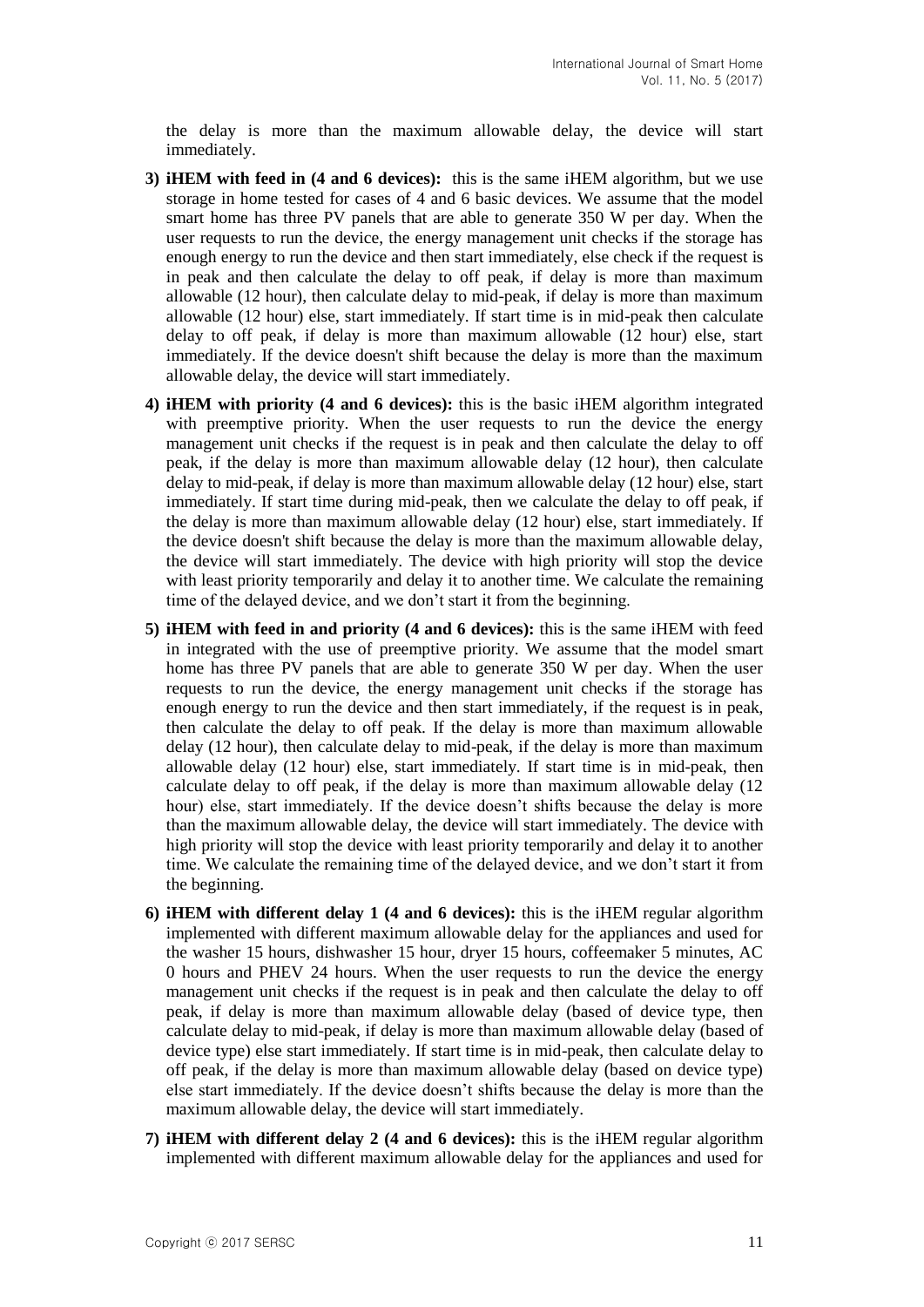the washer 12 hours, dishwasher 12 hour, dryer 12 hours, coffeemaker 5 minutes, AC 0 hours and PHEV 24 hours. When the user requests to run the device the energy management unit checks if the request is in peak and then calculate the delay to off peak, if the delay is more than maximum allowable delay (based on device type then calculate delay to mid-peak, if delay is more than maximum allowable delay (based of device type) else, start immediately. If start time during mid-peak, then calculate delay to off peak, if the delay is more than the maximum allowable (based on device type) else, start immediately. If the device doesn't shift because the delay is more than the maximum allowable delay, the device will start immediately.

- **8) iHEM with priority and different delay (4 and 6 devices):** this case represents the best of all proposed modifications; iHEM with priority algorithm and different maximum allowable delay. The maximum allowable delays used were: washer 12 hours, dishwasher 12 hour, dryer 12 hours, coffeemaker 5 minutes, AC 0 hours and PHEV 24 hours. When the user requests to run the device if the request is in peak and then calculate the delay to off peak. If delay is more than maximum allowable (based of device type), then calculate delay to mid-peak, if the delay is more than maximum allowable delay (based on device type) else, start immediately. If start time in midpeak then calculate delay to off peak, if the delay is more than the maximum allowable delay (based on device type) else, start immediately. If the device doesn't shift because the delay is more than the maximum allowable delay, the device will start immediately. The device with high priority will stop the device with least priority temporarily and delay it to another time, we calculate the remaining time of the delayed device, and we don't start it from the beginning.
- **9) iHEM with feed in and priority and different delay (4 and 6 devices):** this case represents the best of all proposed modifications in addition to the use of feed-in PHEV; i.e. iHEM is used with priority algorithm and different maximum allowable delay. The maximum allowable delays used were: washer 15 hours, dishwasher 15 hour, dryer 15 hours, coffeemaker 5 minutes, AC 0 hours and PHEV 24 hours. We assume that the model smart home has three PV panels that are able to generate 350 W per day. When the user requests to run the device the energy management unit checks. If the storage has enough energy to run the device and then start immediately, else if the request is in peak and then calculate the delay to off peak, if the delay is more than the maximum allowable delay (based of device type), then calculate delay to mid-peak, if delay is more than maximum allowable delay (based of device type) else start immediately. If start time during mid-peak, then calculate delay to off peak, if the delay is more than the maximum allowable (based on device type) else start immediately. If the device doesn't shift because the delay is more than the maximum allowable delay the device will start immediately. The device with high priority will stop the device with least priority temporarily and delay it to another time, we calculate the remaining time of the delayed device, and we don't start it from the beginning.

# **4. Experiments and Results**

In this section, we will discuss the different experiments and results to assess the performance of the proposed iHEM scheme and the proposed modifications that has been discussed in section 3. Our performance metric will be the total cost of energy consumption of home appliances. We measure it by simulating different scenarios as discussed in section 3.3.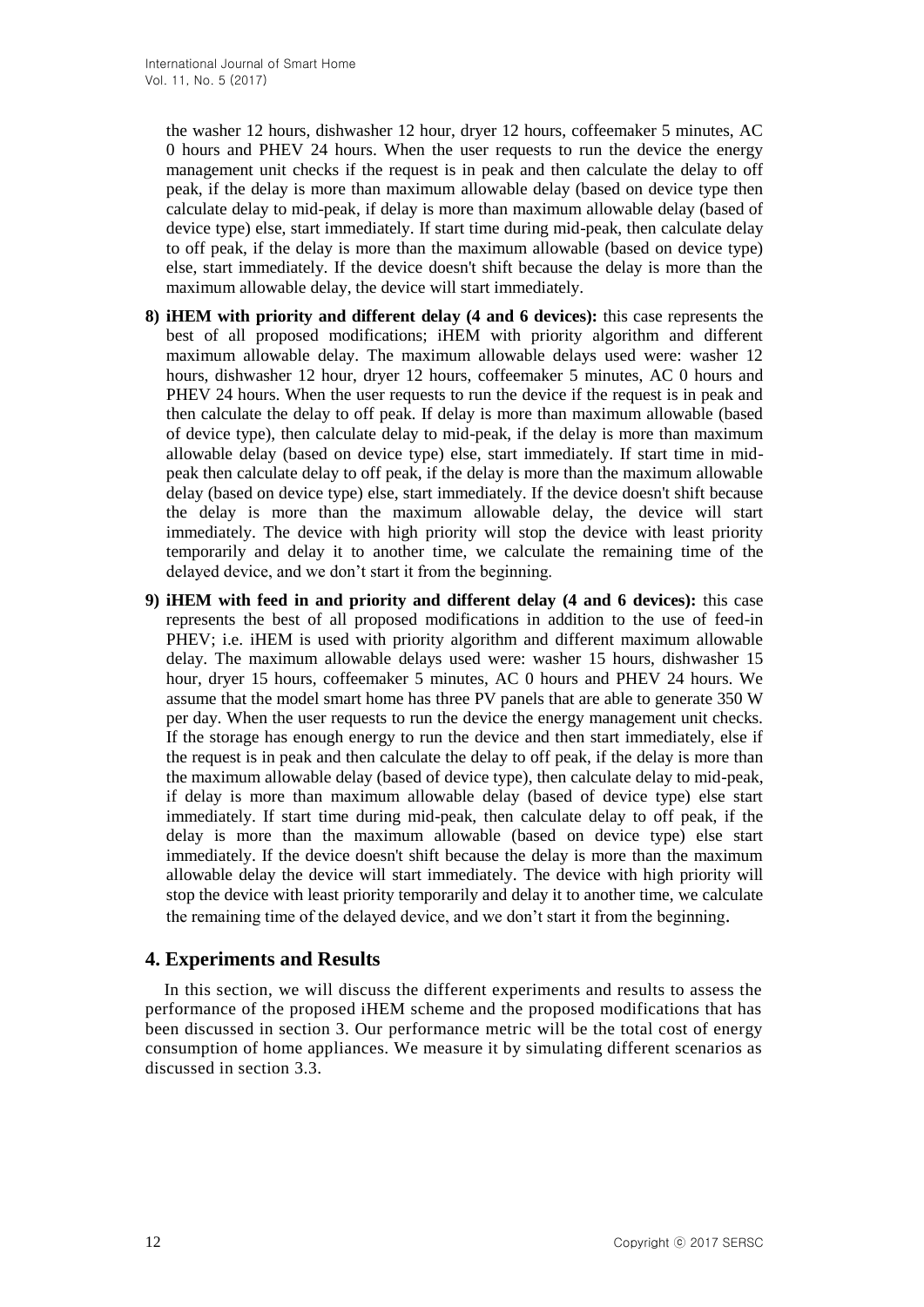## **4.1. Simulation Parameters and Assumptions**

We have different simulation parameters, some of them are applied in all scenarios and some parameters are applied in some scenarios. Table 1 presents the main parameters of the simulation which are the same used in [1].

|   | <b>Parameter</b>        | Value                                                                                                                                                                                                   |  |
|---|-------------------------|---------------------------------------------------------------------------------------------------------------------------------------------------------------------------------------------------------|--|
|   | Simulation-time         | From 20 to 210 days (approximately 7 months)                                                                                                                                                            |  |
|   | Number<br>οf<br>devices | 6 devices: Washer, Dishwasher, Dryer, Coffeemaker, AC and PHEV.                                                                                                                                         |  |
| 3 | Inter-arrival time      | Poisson process (during peak periods is a negative exponential distributed<br>with the mean of 12 hours while during off peak periods is negative<br>exponential distributed with mean of 2 hours) [1]. |  |

**Table 1. Simulation Parameters that are Used in All Scenarios**

Table 2 presents other parameters regarding energy consumption and average duration of the run time used in the simulations. All parameters have been used in all scenarios except the last column of priority, which has been used in some scenarios. We set the TOU rates in our simulation according to the prices mentioned in [1] as the prices used in the province of Ontario-Canada in 2011 (see Table 3).

|   | <b>Appliance</b> | <b>Energy consumption (kWh)</b> | Duration (min) | <b>Priority</b>      |
|---|------------------|---------------------------------|----------------|----------------------|
|   | <b>Washer</b>    | 0.89                            | 30             |                      |
| 2 | Dishwasher       | 1.19                            | 90             |                      |
| 3 | Dryer            | 2.46                            | 60             |                      |
|   | Coffeemaker      | 0.4                             | 10             | 1 (highest priority) |
|   | AC               | 1.5                             | 60             |                      |
|   | <b>PHEV</b>      | 9.9                             | 60             | 6 (lowest priority)  |

**Table 2. Simulation Parameters used in Some Scenarios**

|  | Table 3. TOU Rates in Ontario as of 2011 [1] |  |  |  |
|--|----------------------------------------------|--|--|--|
|--|----------------------------------------------|--|--|--|

| <b>TOU Period</b> | <b>Time</b>           | <b>TOU Rate</b> |
|-------------------|-----------------------|-----------------|
| On-Peak-          | $6:00$ am to 12:00 pm | 9.3 cent/kWh    |
| Mid-Peak          | 12:00 pm to $6:00$ pm | 8.0 cent/kWh    |
| $On-Peak$         | 6:00 pm to $12:00$ am | 9.3 cent/kWh    |
| Off-Peak          | 12:00 am to $6:00$ am | 4.4 cent/kWh    |

We simulate our schemes from 20 days to 210 days (approximately 7 months); the first 5 days are spared for warm up. We present results as an average of 15 simulation runs. Our simulation has been implemented as a discrete event simulation using C++ under Ubuntu version 12.04.4 on HP Pavilion g6 core i5 with 4 GB RAM. The performance measure is to compare between different cases is the total costs in all approaches.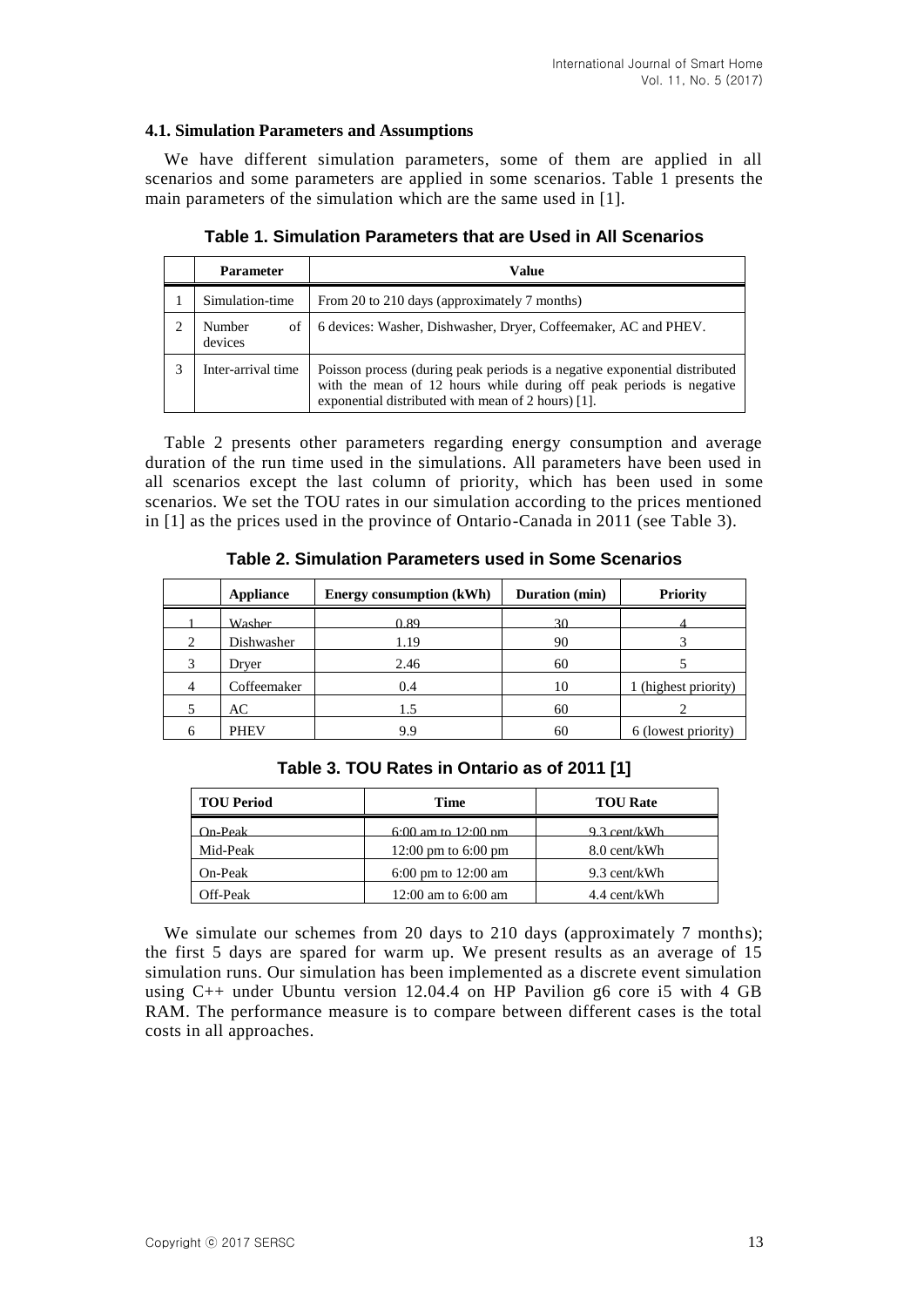

**Figure 4. Total Cost for (No Energy Management), iHEM Regular and iHEM with Feed in (Local Energy Generation)**

## **4.2. Results and Discussions**

We first show some results to validate our implementation for the traditional iHEM, and then we show our work for the different scenarios discussed in section 3 compared to traditional iHEM.

Figure 4 shows the relation between Time (expressed in days) and the total cost of the consumed energy in dollar for the three scenarios; No energy management, iHEM and iHEM with feed in. The aim of these experiments is to verify our implementation of the traditional iHEM scheme discussed in [1] using the same parameters including the number of devices we obtained almost identical results as shown in that work. In this set of experiments we used four devices; washer, dishwasher, dryer and coffeemaker. The type of pricing used here is the same prices used in [1] which we had explained in table 1. We run the simulation of these experiments from 20 to 210 days.

Figure 5 shows the relation between Time (expressed in days) and the total cost of the consumed energy in dollar for four scenarios; iHEM regular and iHEM with feed in. We have used four and six devices for two cases; the first and third scenarios are those similar to those discussed in Fig 4. In the second and fourth scenario, we simulate iHEM regular and iHEM with feed in by using six devices. We run the simulation of these experiments from 20 to 210 days. The total cost of iHEM regular (4 devices) is \$ 80 and \$ 136 of iHEM regular (6 devices) for 210 days; however the total cost of iHEM with feed in (4 devices) is \$ 63 and \$ 109 of iHEM with feed in (6 devices) for the same period, which gains a saving of approximately \$ 17 with four devices and 25 with six devices.

Figure 6 shows the relation between Time (expressed in days) and the total cost of the consumed energy in dollar for different scenarios; iHEM without priority (regular) and iHEM with priority. We have used four devices and six devices. The first and third scenarios are those similar to those discussed in Fig 4. The second and fourth scenarios are iHEM with preemptive priority using four and six devices, which as can be seen, that introduces some improvement. **iHEM** with priority introduce preemptive priority of the use of devices as explained in section 3. The total cost of iHEM with priority (4 devices) is \$ 65 and \$ 109 by using (6 devices) for 210 days; however, the total cost of iHEM without priority (4 devices) is \$ 80 and \$ 136 by using (6 devices) for the same period, which gains a saving of approximately \$ 15 with four devices and 25 with six devices.

Figure 7 shows the relation between Time (expressed in days) and the total cost of the consumed energy in dollar for different scenarios; iHEM with feed in without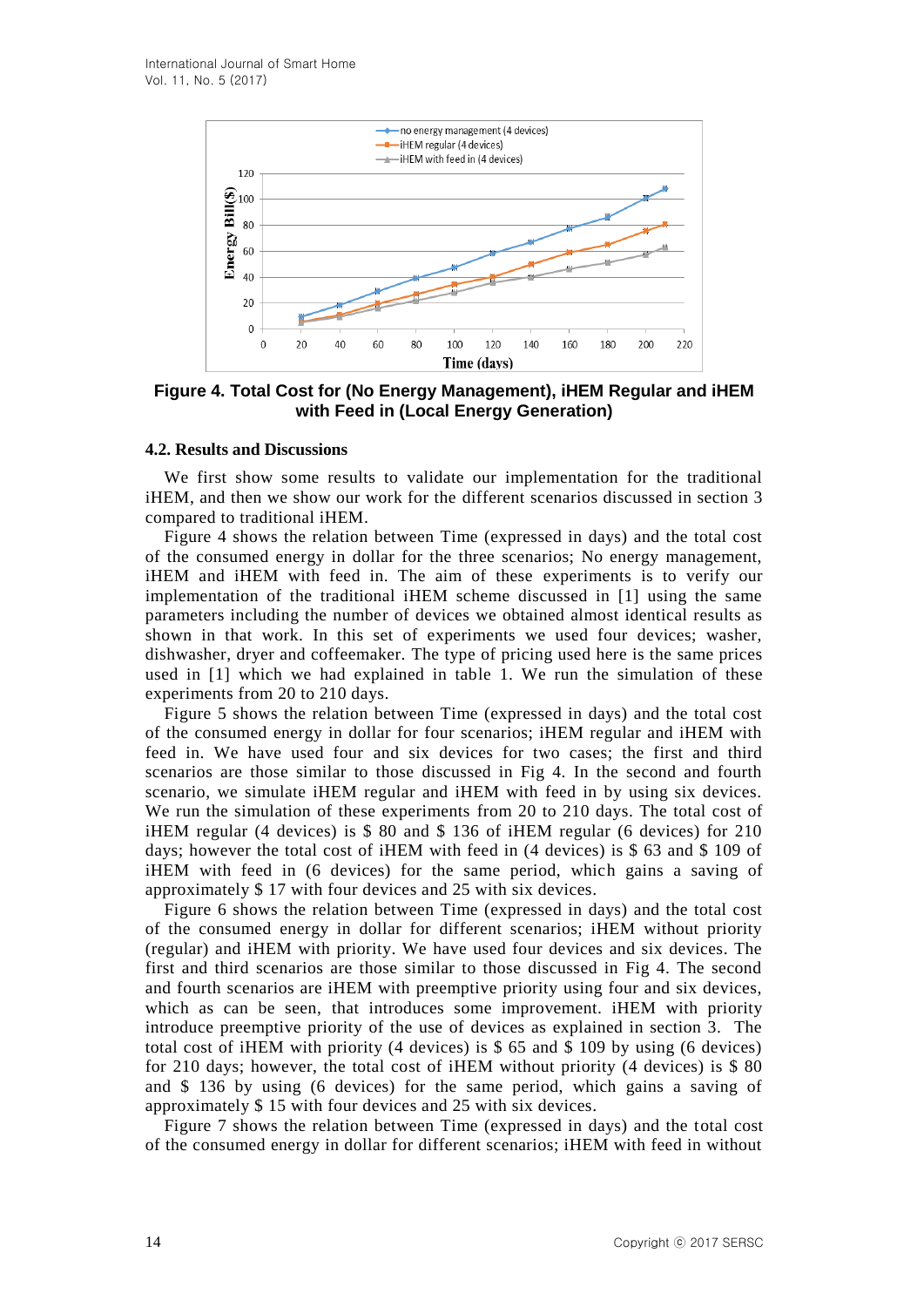priority (regular) and iHEM with feed in and with priority. We have used four devices and six devices. The first and third scenarios are those which are similar to those discussed in Fig 4. The second and fourth scenario is iHEM with feed in with preemptive priority using four and six devices which, as can be seen, that introduces some improvement. iHEM with feed in with priority introduce preemptive priority of the use of devices as explained in section 3. The total cost of iHEM with feed in and priority (4 devices) is \$ 52 and \$ 91 by using (6 devices) for 210 days; however, the total cost of iHEM without priority (4 devices) is \$ 63 and \$ 109 by using (6 devices) for the same period, which gains a saving of approximately \$ 11 with four devices and 18 with six devices.



**Figure 5. Total Cost for iHEM Regular and iHEM with Feed in (local energy generation) using Four and Six Devices**



**Figure 6. Total Cost for iHEM with and without Preemptive Priority using Four and Six Devices**

Figure 8 shows the relation between Time (expressed in days) and the total cost consumed energy in dollar for three scenarios: iHEM with the fixed delay and iHEM with different delay. We have used four and six devices for all cases. In iHEM with the fixed delay scenario we use a fixed value as a maximum allowable delay of the appliance when we try to shift it from period to another and we use different value as a maximum allowable delay for iHEM with different delay. When we change the maximum delay of some appliances, we will get improvements of saving money. The total cost of iHEM with different delay with four devices is \$ 67 and \$ 113 with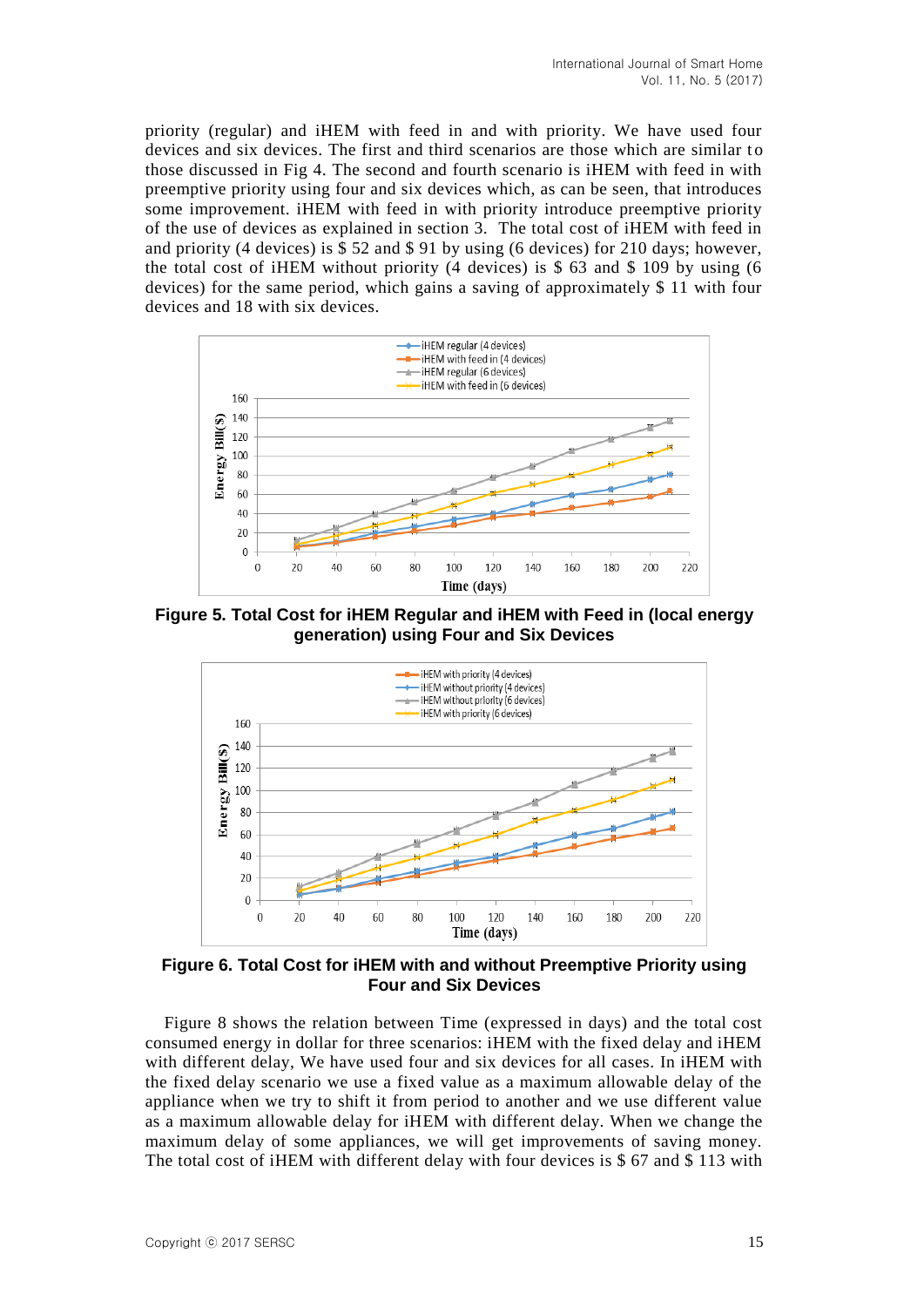six devices for 210 days; however, the total cost of iHEM with fixed delay with four devices is \$ 80 and \$136 with six devices for the same period, which gains a saving of approximately \$ 13 with four devices and \$ 23 with six devices.



**Figure 7. Total Cost for iHEM with Feed in (with and without Preemptive Priority) using Four and Six Devices**



**Figure 8. Total Cost for iHEM with Fixed Delay and Different Delays by using Four and Six Devices**

Figure 9 shows the relation between Time (expressed in days) and the total cost of the consumed energy in dollar for different scenarios. iHEM regular, iHEM with priority and iHEM with priority and different delay. We have used four devices and six devices. We show that when we use different delay of appliances with priority, we will reduce energy bill more. The total cost of iHEM priority and different delay (4 devices) is \$ 53 and \$ 95 by using (6 devices) for 210 days; however, the total cost of iHEM (4 devices) is \$ 80 and \$ 136 by using (6 devices) for the same period, which gains a saving of approximately \$ 27 with four devices and \$ 21 with six devices.

Figure 10 shows the relation between Time (expressed in days) and the total cost of the consumed energy in dollar for different scenarios; iHEM with feed in, iHEM with feed in and priority, and iHEM with feed in and priority and different delay. We have used four devices and six devices. We show that when we used local energy generation with different delay of appliances with priority, we will reduce energy bill more. The total cost of iHEM with feed in priority and different delay (4 devices) is \$ 43 and \$ 81 by using (6 devices) for 210 days; however, the total cost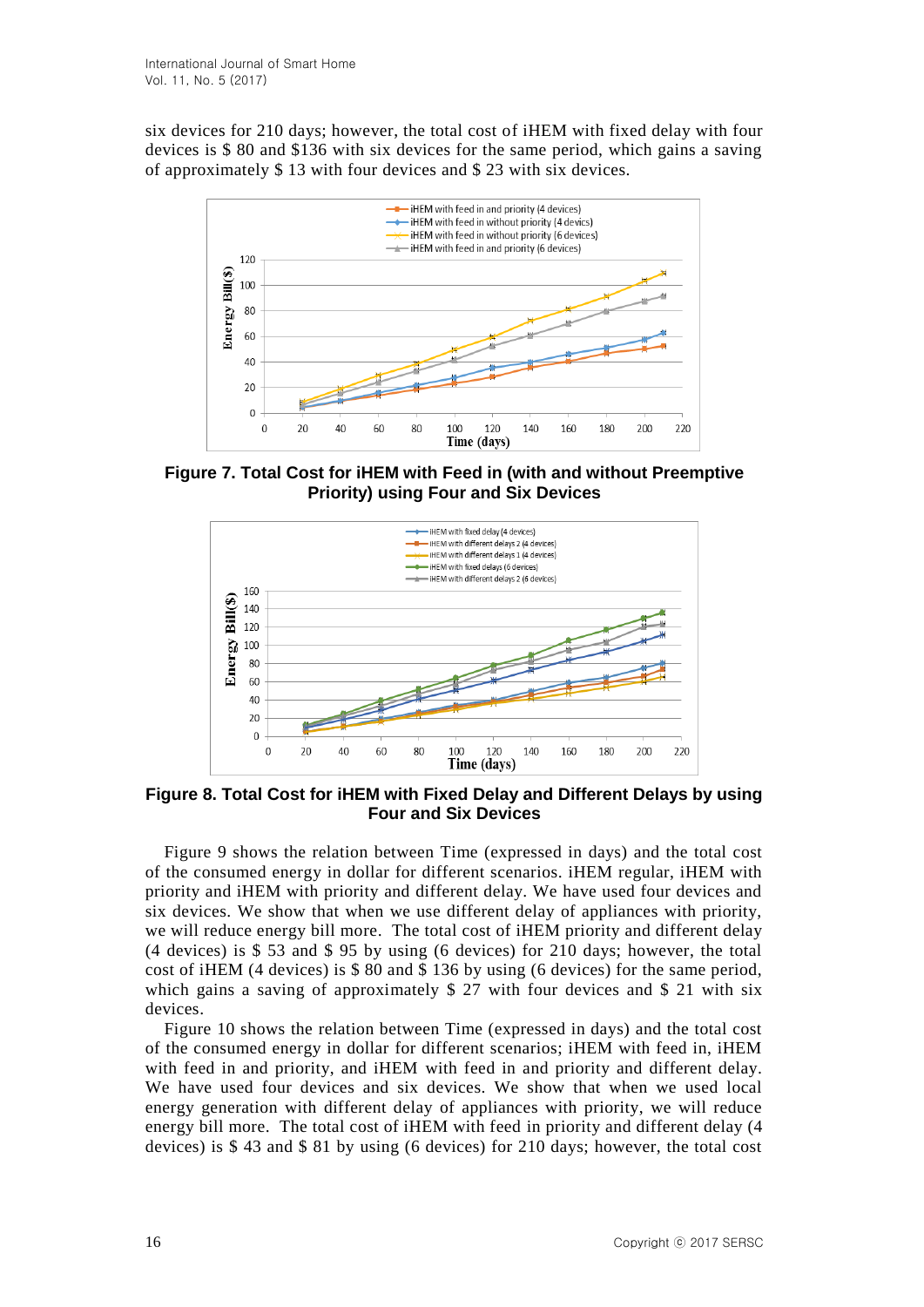of iHEM (4 devices) is \$ 63 and \$ 109 by using (6 devices) for the same period, which gains a saving of approximately \$20 with four devices and \$28 with six devices.



**Figure 9. Total Cost for iHEM (without feed in) with Priority and Variant Delay by using Four and Six Devices**



**Figure 10. Total Cost for iHEM with Feed in and Priority and Variant Delays by using Four and Six Devices**

# **5. Conclusions and Future Works**

In our approach we aimed to shift the consumers' demands to off-peak and mid-peak periods based on the device/appliance priority. In our system we use three levels of appliance priorities; high priority, medium priority and low priority. We discuss using iHEM with different delays, and also augment iHEM with priority scheme and iHEM with different delays scheme to get better results

Many experiments have been conducted to study the behavior of our proposed schemes in this work. Our proposed schemes, including: iHEM with a preemptive priority scheduling scheme and iHEM with different delays scheduling scheme. The main goal of these experiments and works is to reduce total cost of energy bills, reduce total energy consumption on the home environment and reduce peak loads as much as possible. To obtain this goal we are trying to shift peak loads off-peak and mid-peak hours. The results show that iHEM with priority scheme is better than traditional iHEM saving of the cost; also iHEM with different delays saving of the cost is better than traditional iHEM. When we integrate iHEM with priority and iHEM with different delays together we are obtaining the highest savings of the cost regardless on the number of devices.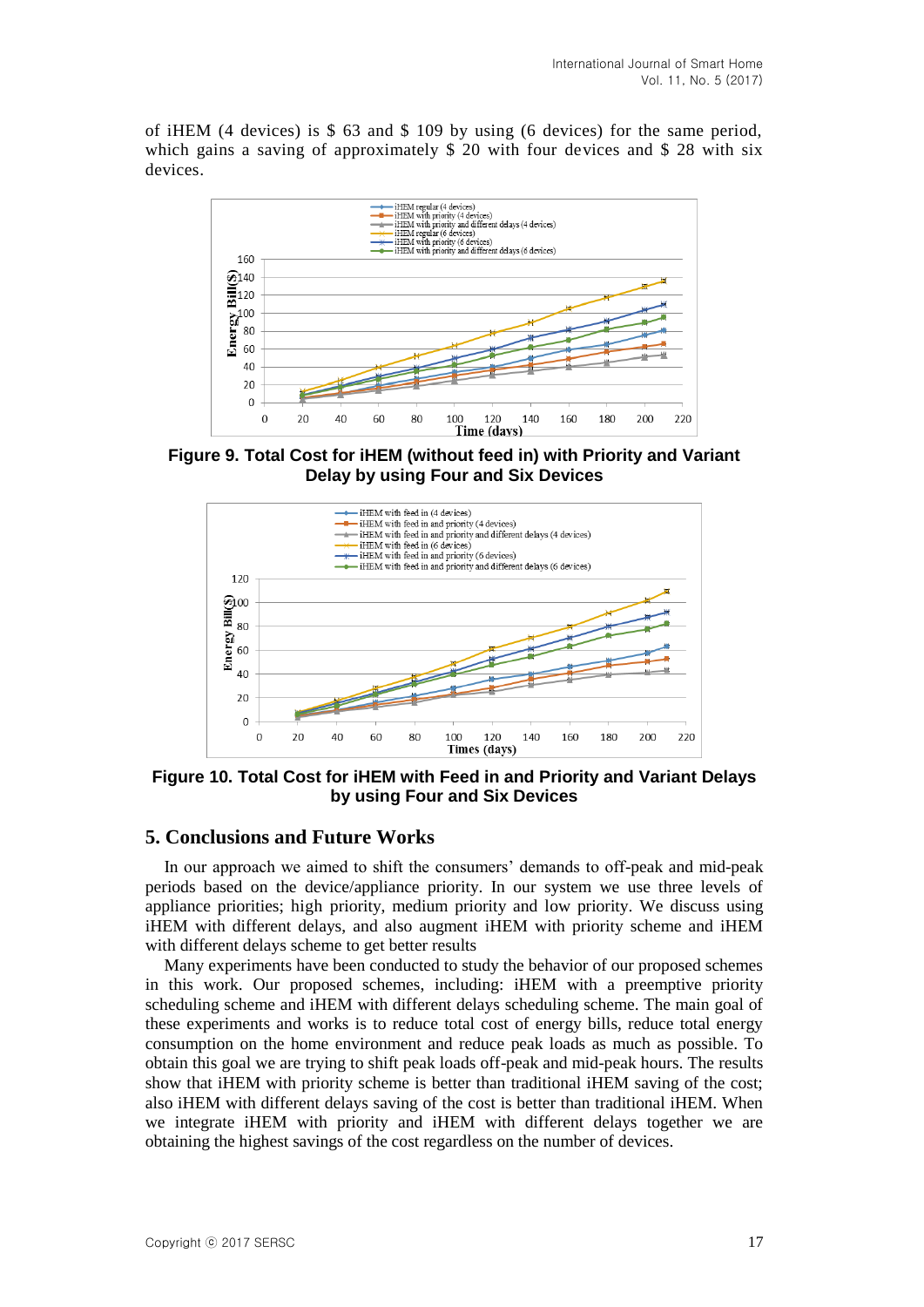Our work improved the energy cost regarding to iHEM scheme by adding new scheduling algorithms, in our future work we will try to investigate a new scheduling algorithms to be compared with our work. Also, we are planning to include learning techniques from the Artificial Intelligence (AI) field to increase consumer comfort and pervasiveness of our application. Furthermore, our schemes can be extended to a new class of appliances that allow subcycle scheduling. The availability of such appliances will enrich the opportunities of residential demand management applications.

## **Acknowledgment**

The authors of this paper would like to thank Dr. Yaser Khamayseh for his help in the implementation of the codes in this paper.

## **References**

- [1] Erol-Kantarci M, Mouftah HT. Wireless Sensor Networks for Cost-Efficient Residential Energy Management in the Smart Grid. IEEE Transactions on Smart Grid on. June 2011; 314-325.
- [2] Expert Group 1. Functionalities of smart grids and smart meters. EU Commission Task Force for Smart Grids, December 2010.
- [3] Janez Potoc nik. European SmartGrids Technology Platform: Vision and Strategy for Europe's Electricity Networks of the Future. EUROPEAN COMMISSION, Luxembourg, 2006.
- [4] Robin Podmore, Fellow-IEEE, and Marck Ramon Robinson. The Role of Simulators for Smart Grid Development. IEEE Transactions On Smart Grid. September 2010.
- [5] Mathavi Ms. S, Vanitha Mrs. D, Jeyanthi Mrs. S, Senthil Mr. P. kumaran. The Smart Home: Renewable Energy Management System for Smart Grid Based On ISM Band Communications. International Journal of Scientific & Engineering Research. March 2012.
- [6] Deepak P, Bibhudatta S, Sahoo BPS. Effective Machine to Machine Communications in Smart Grid Networks. ARPN Journal of Systems and Software. January 2012; 18-22.
- [7] Oleg Gulich, M.Sc. (Tech.) Ville Karttunen, Prof. JarmoPartanen. TECHNOLOGICAL AND BUSINESS CHALLENGES OF SMART GRIDS. Master Thesis, 2010.
- [8] Erol-Kantarci M, Mouftah HT. Supply and load management for the smart distribution grid using wireless networks. Electronics, Communications and Computers (JEC-ECC), 2012 Japan-Egypt Conference. March 2012; 145,150, 6-9.
- [9] Erol-Kantarci M, Mouftah HT. Wireless Sensor Networks for domestic energy management in smart grids. Communications (QBSC), 2010 25th Biennial Symposium on. 12-14 May 2010; 63-66.
- [10] Erol-Kantarci M, Mouftah HT. Using Wireless Sensor Networks for Energy-Aware Homes in Smart Grids. Computers and Communications (ISCC), 2010 IEEE Symposium on. 22-25 June 2010; 456-458.
- [11] Korkua SK, Thinsurat K. Design of ZigBee based WSN for Smart Demand Responsive Home Energy Management System. Communications and Information Technologies (ISCIT), 2013 13th International Symposium on. 4-6 Sept. 2013; 549-554
- [12] Devidas AR, Subeesh TS, Ramesh MV. Design and Implementation of User Interactive Wireless Smart Home Energy Management System. Advances in Computing, Communications and Informatics (ICACCI), 2013 International Conference on. 22-25 August 2013; 626-631.
- [13] Maghsoodi NH, Haghnegahdar M, Jahangir AH, Sanaei E. Performance Evaluation of Energy Management System in Smart Home using Wireless Sensor Network. Smart Grids (ICSG), 2012 2nd Iranian Conference on. 24-25 May 2012; 1-8.
- [14] Mahmood A, Khan I, Razzaq S, Najam Z, Khan NA, Rehman MA, Javaid N. Home Appliances Coordination Scheme for Energy Management (HACS4EM) using Wireless Sensor Networks in Smart Grids. 5th International Conference on Ambient Systems, Networks and Technologies (ANT-2014), Procedia Computer Science. 2014; 469-476.
- [15] Prasath KB, Vijayakumar S, Prasath S. Kumar. An Efficient Approach for Home Energy Management System. International Journal of Engineering Science Inventio. December 2013; 49-58.
- [16] Erol-Kantarci M, Mouftah HT. TOU-Aware Energy Management and Wireless Sensor Networks for Reducing Peak Load in Smart Grids. Vehicular Technology Conference Fall (VTC 2010-Fall), 2010 IEEE 72nd. 6-9 Sept. 2010; 1-5.
- [17] Baig1 F, Mahmood A, Javaid N, Razzaq S, Khan N, Saleem Z. Smart Home Energy Management System for Monitoring and Scheduling of Home Appliances Using Zigbee. J. Basic. Appl. Sci. 2013; 880-891.
- [18] Erol-Kantarci M, Mouftah HT. Wireless Sensor Networks for Smart Grid Application. IEEE 24-26 April  $2011 \cdot 1 - 6$
- [19] Khan I, Mahmood A, Javaid N, Razzaq S, Khan RD, IlahiM. Home Energy Management Systems in Future Smart Grids. Nadeem javaid, COMSATS Institute of IT, Islamabad, [www.njavaid.com.](http://www.njavaid.com/) 2013; 459-464.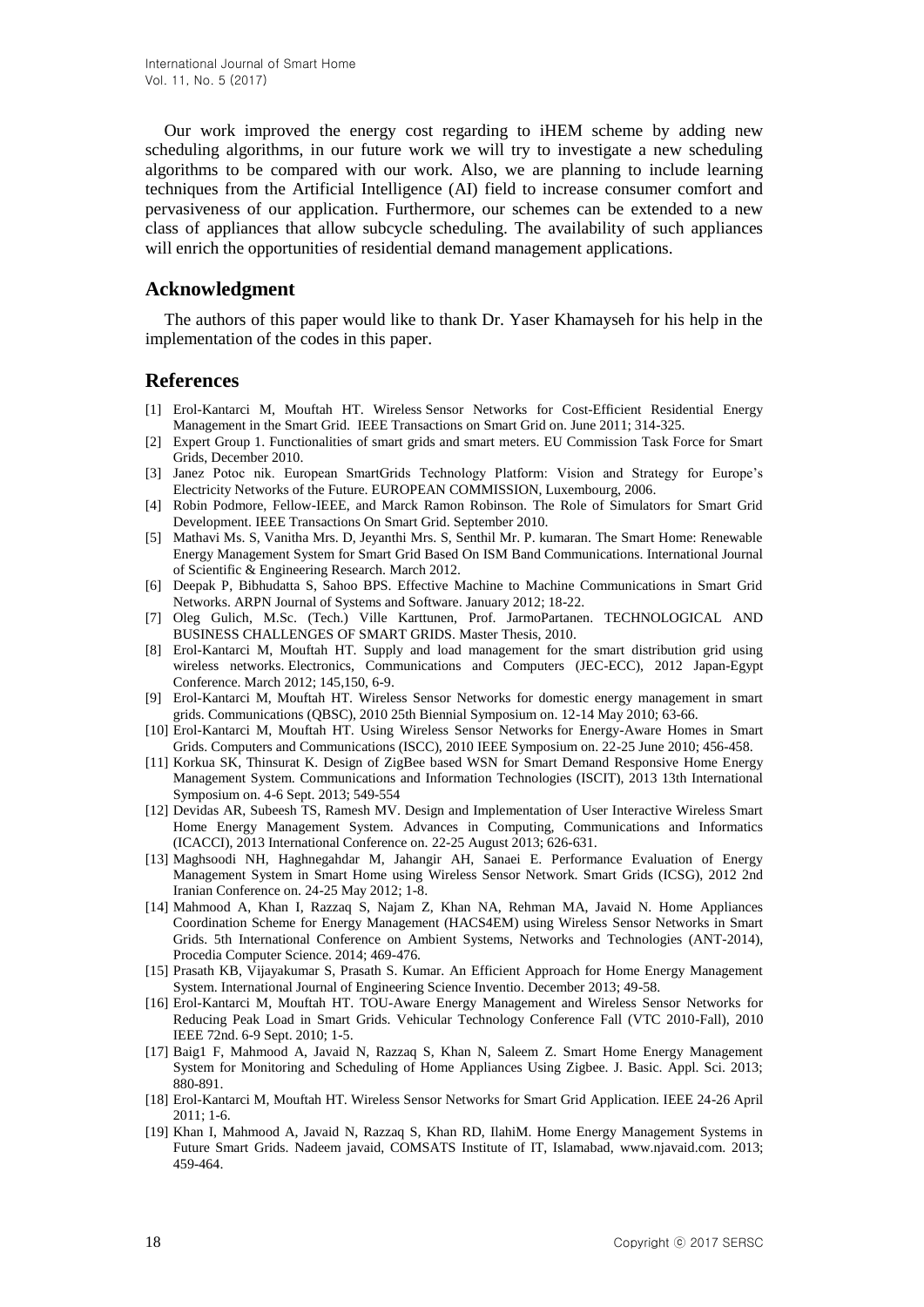[20] Javaid N, Khan I, Ullah MN, Mahmood A, Farooq MU. A Survey of Home Energy Management Systems in Future Smart Grid Communications. Broadband and Wireless Computing, Communication and Applications (BWCCA'13), 2013 Eighth International Conference on. 28-30 October 2013; 459,464. [21] Erol-Kantarci, M.; Mouftah, H.T., "Energy-Efficient Information and Communication Infrastructures in

the Smart Grid: A Survey on Interactions and Open Issues," in Communications Surveys & Tutorials, IEEE , vol.17, no.1, pp.179-197, Firstquarter 2015.

# **Authors**



**Wail Mardini** is an Associate professor of Computer Science at Jordan University of Science and Technology (JUST)/ Jordan since 2006. Dr. Mardini received his Masters and Ph.D. degree in Computer Science from University of New Brunswick/Canada at 2001 and University of Ottawa/Canada at 2006, respectively. Dr. Mardini research interests include Wireless Mesh Networks, Wireless Sensor Networks, Optical Network Survivability, WiMax Technology, Scheduling in Parallel Computing, and Intrusion Detection in database Techniques.



**Firas A. ALbalas** is an Assistant Professor in the Department of Computer Science, Jordan University of Science and Technology, Irbid, Jordan. He received his PhD in Computer Science from Glamorgan (South Wales) University, Cardiff, UK in 2009. His current research interests include mobile computing, ad hoc networks and sensor networks.



**Qusai Obeidat** is currently a Programmer and System Analyst at Electricity Distribution Company (EDCO) in Amman/Jordan. Obeidat worked before as a teacher assistant at the Computer Science department at Jordan University of Science and Technology (JUST) /Jordan. He received his Master's degree in Computer Science from JUST in 2015 and his Bachelor degree in Computer Information Systems from JUST in 2011. Obeidat research interests include Wireless Sensor Networks, Web technologies, and mobile-based application development.



**Muneer Masadeh Bani Yassein** received his PhD degrees in Computer Science from the University of Glasgow, U.K, He is currently an associate professor in the Department of Computer science at Jordan University of Science and Technology (JUST). Dr. Bani Yassein served as Head of Department of Computer Science from 2008 to 2010, Vice Dean of the Faculty of Computer and Information Technology from 2010 to 2012, and from 2013-2014. Dr. Bani Yassein is currently conducting research in Mobile Ad hoc Networks, Wireless sensors Networks, Cloud Computing, Embedded Systems, Computational Mathematics, Internet of Things. Dr. Bani Yassein, published over 80 technical papers in international journals and conferences. Dr. Bani Yassein is member of IEEE and he is a member of the technical programs of several journals and conferences.